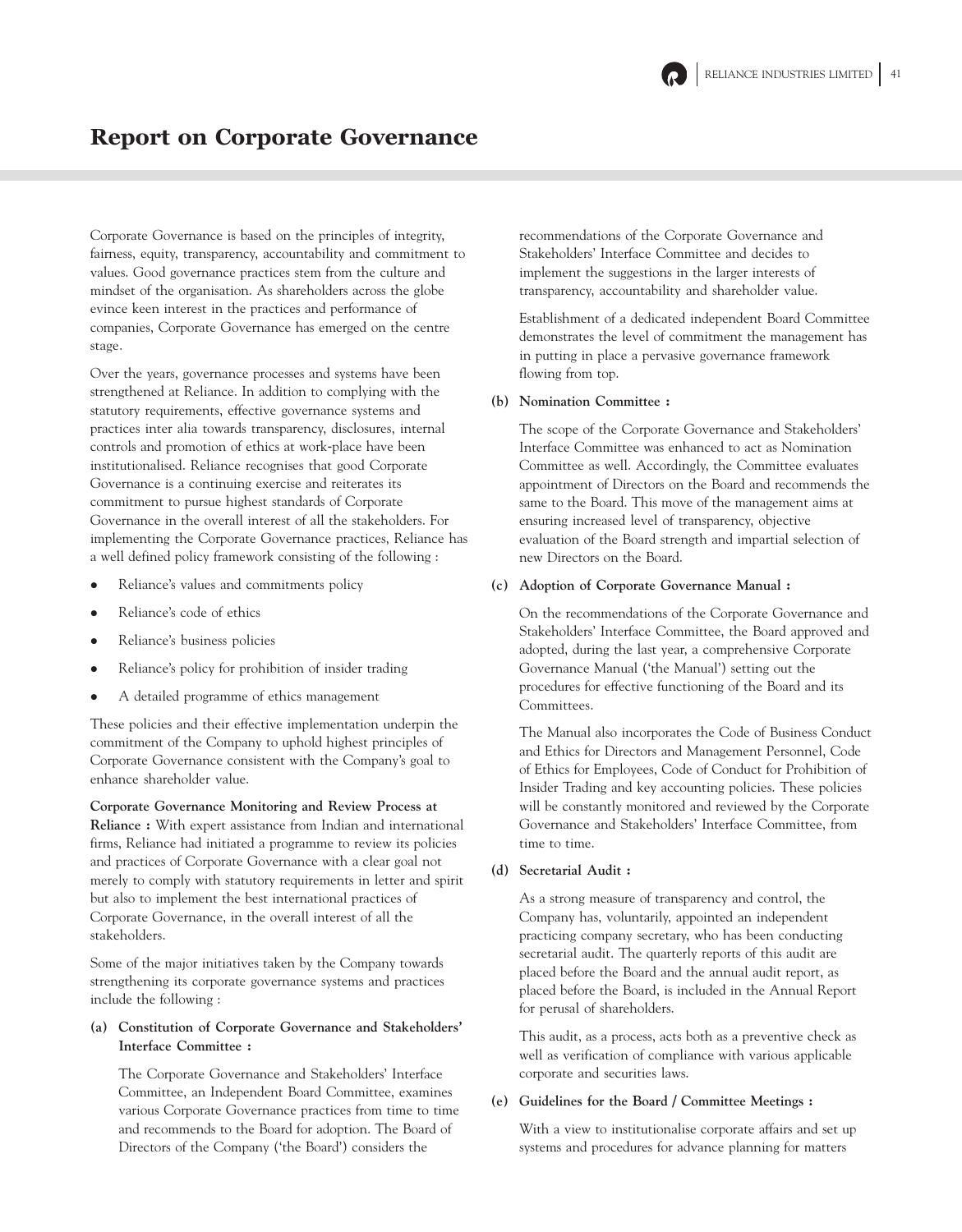requiring discussion/decisions by the Board and Board Committee, the Company has defined guidelines for meetings of the Board and Board Committees. These Guidelines seek to systematise the decision making process at the meetings of the Board and Board Committees in an informed and efficient manner. The salient features of the guidelines have been dealt with in detail elsewhere in this report.

- **(f) Implementation of the best globally prevalent governance practices** : It is the Company's policy to adopt the best governance practices as laid down in international codes of Corporate Governance and as practiced by well known global companies. The Company, as part of continuing exercise of strengthening its corporate governance practices, examines recommendations of expert committees, from time to time and implement them to the extent feasible. Some of the best global governance norms put to practice at Reliance include the following –
	- **(i) Non-audit services :** The Audit Committee has laid down a policy for non-audit services.
	- **(ii) Disclosure Controls and Procedures :** The Company has effective disclosure controls and procedures in place. The communication of the Company's policies, plans and accomplishments are made in an effective manner. Disclosure of information on the proceedings of the board meetings / committee meetings / forward looking statements is prohibited without prior approval of the management. Further, all filings with stock exchanges are reviewed by the Shareholders' / Investors' Grievance Committee on a quarterly basis.
	- **(iii) Lead Independent Director :** Taking a cue from internationally prevalent norms of corporate governance, Lead Independent Director has been designated. The role of Lead Independent Director is set out elsewhere in this Report.

## **(g) Role of the Company Secretary in Overall Governance Process :**

As per the internationally recommended practice, the Company Secretary plays a key role in ensuring that the Board procedures are followed and regularly reviewed. All the Directors of the Company have access to the advice and services of the Company Secretary in ensuring an effective functioning of the Board. The Company Secretary administers, attends and prepares minutes of the Board and Board Committee proceedings in accordance with the statutory requirements as well as added governance norms.

## **(h) Observance of the Secretarial Standards issued by the Institute of Company Secretaries of India :**

The Institute of Company Secretaries of India (ICSI) is one of the premiere professional bodies in India. ICSI has issued

secretarial standards on important aspects like Board meetings, General meetings, payment of dividend, maintenance of registers and records etc. Though these standards are recommendatory in nature, the Company observes them voluntarily.

**In accordance with Clause 49 of the Listing Agreement with the Stock Exchanges in India (Clause 49) and some of the best practices followed internationally on Corporate Governance, a report containing the details of governance systems and processes at Reliance Industries Limited is as under :**

### **1. Company's Philosophy on Code of Governance**

Reliance's philosophy on Corporate Governance envisages attainment of the highest levels of transparency, accountability and equity in all facets of its operations, and in all its interactions with its stakeholders, including shareholders, employees, lenders and the Government. Reliance is committed to achieve and maintain the highest international standards of Corporate Governance. Reliance believes that all its actions must serve the underlying goal of enhancing overall shareholder value on a sustained basis.

Reliance is committed to good governance practices that create long term sustainable shareholder value. Keeping in view the Company's size, complexity, global operations and corporate traditions, the Reliance Governance framework is based on the following main principles :

- Constitution of a Board of Directors of appropriate composition, size, varied expertise and commitment to discharge their responsibilities and duties.
- Ensuring timely flow of information to the Board and its Committees to enable them discharge their functions effectively.
- Independent verification and safeguarding integrity of the Company's financial reporting.
- A sound system of risk management and internal control.
- Timely and balanced disclosure of all material information concerning the Company to all stakeholders.
- Transparency and accountability.
- Compliance with all the applicable rules and regulations.
- Fair and equitable treatment of all its stakeholders including employees, customers, shareholders and investors.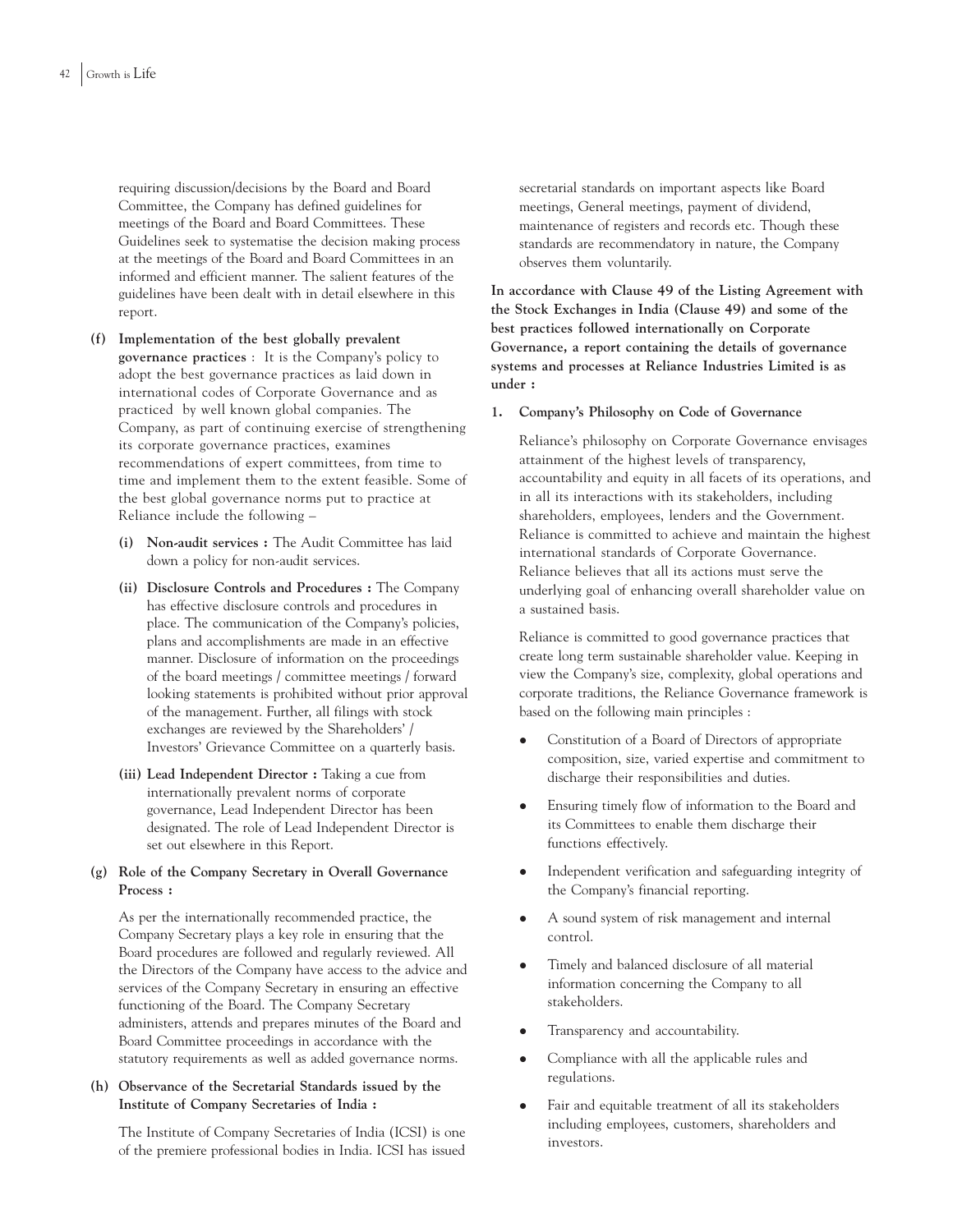

## **2. Board Composition and Particulars of Directors**

### **Board Composition**

The Company's policy is to maintain optimum combination of Executive and Non-Executive Directors. The Board consists of 13 Directors, out of which 8 are Independent Directors. Composition of the Board and category of Directors are as follows :

| Category                                  | Name of the Directors                                                                                                                                                                |
|-------------------------------------------|--------------------------------------------------------------------------------------------------------------------------------------------------------------------------------------|
| Promoter Director                         | Mukesh D. Ambani<br>Chairman & Managing Director                                                                                                                                     |
| <b>Executive Directors</b>                | Nikhil R. Meswani<br>Hital R. Meswani<br>Hardev Singh Kohli                                                                                                                          |
| Non-Executive<br>Non-Independent Director | Ramniklal H. Ambani                                                                                                                                                                  |
| Independent Directors                     | Mansingh L. Bhakta<br>Yogendra P. Trivedi<br>Dr. Dharam Vir Kapur<br>Mahesh P. Modi<br>S. Venkitaramanan<br>Prof. Ashok Misra<br>Prof. Dipak C. Jain<br>Dr. Raghunath A. Mashelkar * |

\* Additional Director with effect from June 9, 2007.

All the Independent Directors of the Company furnish a declaration at the time of their appointment as also annually that they qualify the tests of independence as laid down under Clause 49. All such declarations are placed before the Board for information.

No Director is related to any other Director on the Board, except for Shri Nikhil R. Meswani and Shri Hital R. Meswani, who are brothers.

### **Lead Independent Director**

The Independent Directors of the Company have designated Shri Mansingh L. Bhakta as the Lead Independent Director. The role of Lead Independent Director is as follows :

- To preside over meetings of Independent Directors.
- To ensure that there is adequate and timely flow of information to Independent Directors.
- To liaise between the Chairman & Managing Director, the Management and the Independent Directors.
- To preside over meetings of the Board and Shareholders when the Chairman and Managing Director is not present or where he is an interested party.
- To perform such other duties as may be delegated to the Lead Independent Director by the Board/Independent Directors.

## **Directors' Profile**

Brief resume of all the Directors, nature of their expertise in specific functional areas and names of companies in which they hold directorships, memberships/chairmanships of Board Committees and their shareholding in the Company are provided below :

**a) Shri Mukesh D. Ambani**, age 50, is a Chemical



Engineer from the University of Bombay and pursued MBA from Stanford University, USA. He is the son of Shri Dhirubhai H. Ambani, Founder Chairman of the Company. Shri Ambani joined Reliance in 1981 and initiated Reliance's backward integration from textiles into polyester fibres

and further into petrochemicals, petroleum refining and oil and gas exploration and production. In this process, he directed the creation of several new worldclass manufacturing facilities involving diverse technologies that have raised Reliance's petrochemicals manufacturing capacities from less than a million tonnes to thirteen million tonnes per year.

Shri Ambani directed and led the creation of the world's largest grassroots petroleum refinery at Jamnagar, India, with a current capacity of 660,000 barrels per day (33 million tonnes per year) integrated with petrochemicals, power generation, port and related infrastructure, at an investment of Rs. 25,000 crore (nearly US\$ 6 billion).

Shri Ambani set up the largest and most complex information and communications technology initiative in the world in the form of Reliance Infocomm Limited (now Reliance Communications Limited). Covering more than 1,100 towns and cities across India, Reliance Infocomm offers the full range of voice, data, video and value added services, on the strength of 80,000 kilometres of optic fibre-based terabit infrastructure, at the lowest entry cost and service cost anywhere in the world.

Shri Ambani is also steering Reliance's initiatives in a world scale, offshore, deep water oil and gas exploration and production program and implementation of a pan-India organized retail network spanning multiple formats and supply chain infrastructure.

Shri Ambani's achievements include:

- Bestowed the US-India Business Council (USIBC) 'Global Vision' 2007 Award for Leadership in 2007
- Invited to be a member of the World Business Council for Sustainable Development (WBCSD). He is the only Indian CEO to be a Council Member of WBCSD.
- Conferred 'ET Business Leader of the Year' Award by The Economic Times (India) in the year 2006.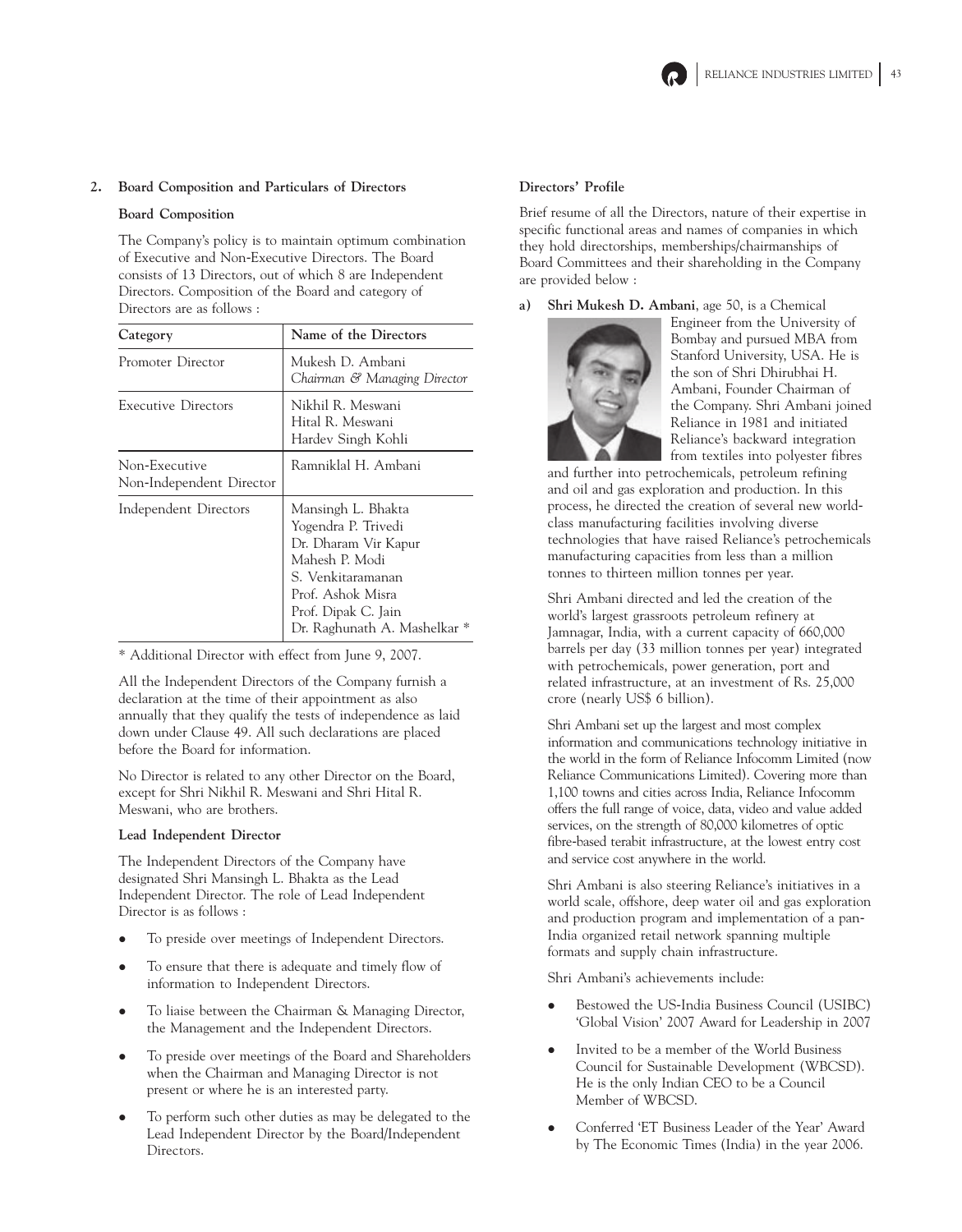- Received the first NDTV-Profit 'Global Indian Leader Award' from Hon'ble Prime Minister of India, Shri Manmohan Singh in New Delhi in the year 2006
- Had the distinction and honour of being the cochair at the World Economic Forum Annual Meeting 2006 in Davos, Switzerland.
- Ranked 42nd among the 'World's Most Respected Business Leaders' and second among the four Indian CEOs featured in a survey conducted by Pricewaterhouse Coopers and published in Financial Times, London, November, 2004.
- Conferred the World Communication Award for the 'Most Influential Person in Telecommunications in 2004' by Total Telecom, October, 2004.
- Conferred the 'Asia Society Leadership Award' by the Asia Society, Washington D.C., USA, May, 2004.

Shri Ambani is the Chairman of Reliance Petroleum Limited and Reliance Retail Limited and a Director of Reliance Europe Limited and Pratham India Education Initiative. He is the Chairman of the Finance Committee, a member of the Shareholders'/ Investors' Grievance Committee and the Employees Stock Compensation Committee of the Company.

Shri Ambani is a member of the Prime Minister's Council on Trade and Industry, Government of India; Council of Scientific and Industrial Research (CSIR) Society, India; Board of Governors of the National Council of Applied Economic Research, New Delhi and the Advisory Council of the Indian Banks' Association.

He is a member of the Indo-US CEOs Forum, the International Advisory Board of Citigroup, and McKinsey Advisory Council.

He is the Chairman, Board of Governors of the Indian Institute of Management, Bangalore and a member of the IIT Bombay Advisory Council of the Indian Institute of Technology, Mumbai. He is also a member of the Advisory Council for the Graduate School of Business of the Stanford University.

Shri Ambani is the Promoter of the Company and holds 18,07,923 shares in the Company as on March 31, 2007.

**b) Shri Nikhil R Meswani,** age 41, is a Chemical



Engineer. He is the son of Shri Rasiklal Meswani, one of the Founder Directors of the Company.

Shri Meswani joined Reliance at an early age in 1986 and since July 01, 1988 he is a Wholetime Director designated as Executive Director on the Board of Reliance.

He is responsible for the entire Petrochemicals and Polyester Businesses. He has contributed to the growth of the Petrochemicals and Polyester Divisions of Reliance to its present position as a market leader in India and one amongst the top ten Petrochemicals companies in the world. In addition, he handles several corporate responsibilities.

He is a member of the Finance Committee and the Shareholders' / Investors' Grievance Committee of the Company.

He is a member on several key committees of the Government of India connected with the Ministry of Textiles, Petrochemicals and Petroleum & Natural Gas.

Shri Meswani is the President of Association of Synthetic Fibre Industry. He was also the Chairman of Asian Chemical Fibre Industries Federation.

He was named Young Global Leader of Tomorrow by the World Economic Forum in 2005 and continues to actively participate in the activities of the World Economic Forum.

He was honoured by the Textile Association (India), Institute of Economic Studies, Ministry of Commerce & Industry and the University Institute of Chemical Technology (UICT), Mumbai.

Shri Meswani holds 1,21,174 shares in the Company as on March 31, 2007.

**c) Shri Hital R. Meswani,** age 39, graduated with



honours in the Management & Technology programme from University of Pennsylvania. He received a B.S. Degree in Chemical Engineering and B.S. Economics (equivalent to B.B.A.) from the Wharton Business School, both from University of Pennsylvania, U.S.A.

Shri Meswani joined Reliance Industries Limited in 1990. He is on the Board of the Company as a Wholetime Director designated as Executive Director since August 4, 1995, with overall responsibility of the Petroleum Business, all manufacturing and project activities of the group including Jamnagar, Patalganga and Hazira Complexes.

Shri Meswani is a Director of Reliance Industrial Investments and Holdings Limited and Reliance Petroleum Limited. He is the Chairman of the Audit Committee of Reliance Industrial Investments and Holdings Limited, member of the Shareholders'/Investors' Grievance Committee of Reliance Petroleum Limited. He is the Chairman of the Health, Safety & Environment Committee and a member of the Finance Committee and the Shareholders'/Investors' Grievance Committee of the Company.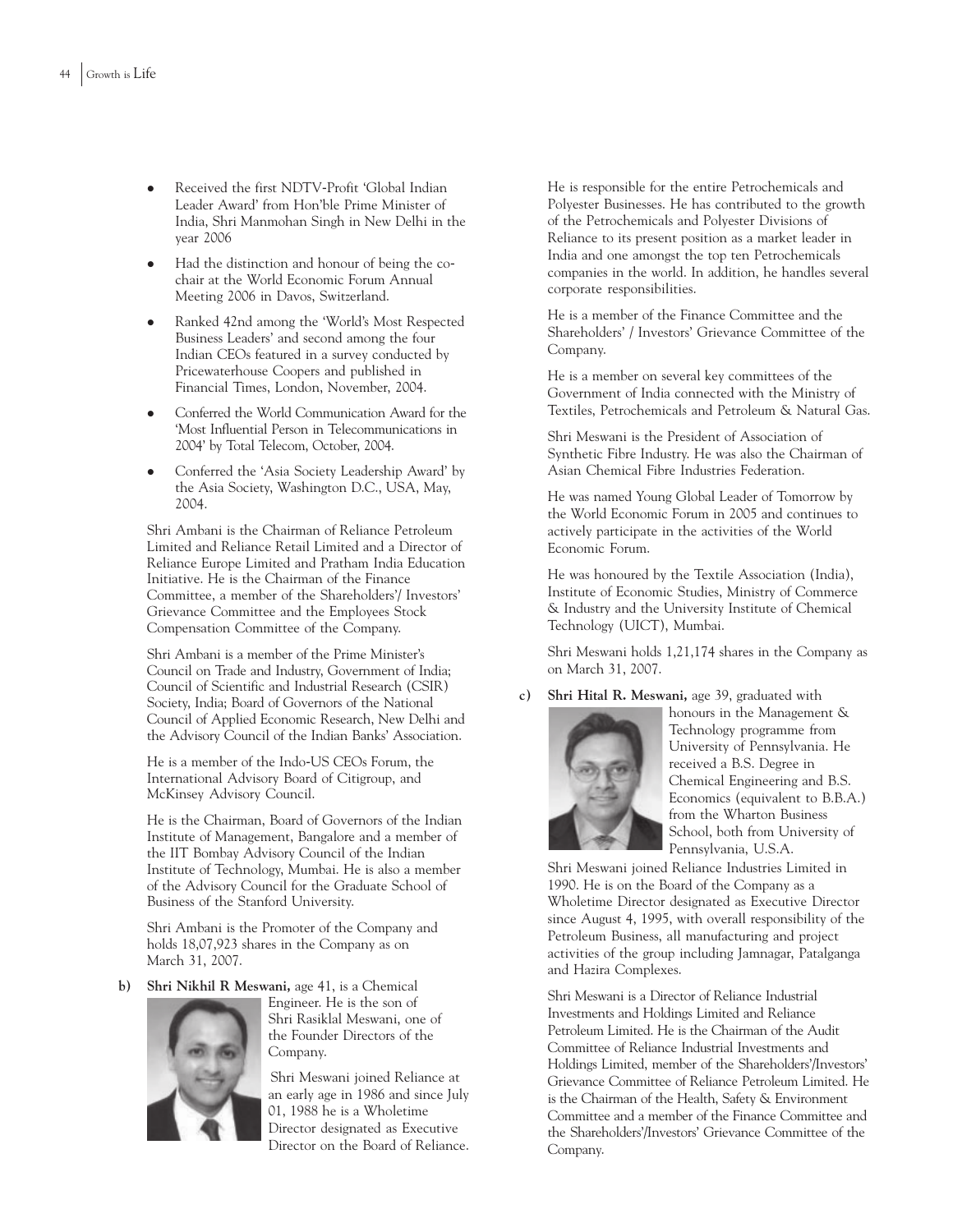Shri Meswani holds 87,930 shares in the Company as on March 31, 2007.

**d) Shri Hardev Singh Kohli,** age 73, is a MSc. He has wide



experience in implementation and operation of Fertilizers and petrochemicals plants in Private, Public and Co-operative sectors. Since 1991, he has been working at the Company's Hazira Complex. Keeping in view his expertise in the field of petrochemicals, he was

appointed as a Wholetime Director of the Company designated as Executive Director with effect from April 1, 2000.

In recognition of his far reaching vision, management skills, innovative ideas, untiring efforts and dynamic leadership, he was conferred the prestigious The Wisitex Foundation Award - 1996 "Man of the Corporate Management" and many more.

Shri Kohli is also on the Board of Reliance Assam Petrochemicals Limited. He is a member of the Health, Safety and Environment Committee of the Company.

Shri Kohli holds 1,155 shares in the Company as on March 31, 2007.

**e) Shri Ramniklal H. Ambani,** age 82, has been one of



the senior most Directors of the Company since January 11, 1977.

Shri Ramniklal H. Ambani is the elder brother of Late Shri Dhirubhai H. Ambani, the Founder Chairman of the Company, and has been instrumental in chartering the

growth of the Company during its initial years of operations from its factory at Naroda, in Ahmedabad.

Shri Ambani along with Late Shri Dhirubhai H. Ambani, set up and operated the textile plant of the Company at Naroda, Ahmedabad and was responsible in establishing the Reliance Brand name "VIMAL" in the textile market in the country.

Shri Ambani is a Director of Gujarat Industrial Investments Corporation Limited, Sintex Industries Limited and Yashraj Investments and Leasing Company Private Limited. He is the Chairman of the Audit Committee of Gujarat Industrial Investments Corporation Limited.

Shri Ambani holds 83,647 shares in the Company as on March 31, 2007.

### **f) Shri Mansingh L. Bhakta**, age 75, is a Director of the



Company since September 27, 1977. He is a Senior Partner of Messrs. Kanga & Company, a leading firm of Advocates and Solicitors in Mumbai. He has been in practice for over 45 years and has vast experience in the legal field and particularly on matters relating to corporate laws, banking

and taxation.

Shri Bhakta is the legal advisor to leading foreign and Indian companies and banks. He has also been associated with a large number of Euro issues made by Indian companies. He was the Chairman of the Taxation Law Standing Committee of LAWASIA, an Association of Lawyers of Asia and Pacific which has its headquarters in Australia.

Shri Bhakta is a Director of Ambuja Cements Limited, Micro Inks Limited, The Indian Merchant's Chamber, Mumbai, JCB Manufacturing Limited and JCB India Limited. He is the Lead Independent Director of the Company. He is the Chairman of the Shareholders'/ Investors' Grievance Committee and the Remuneration Committee of the Company. He is the Chairman of the Audit Committee, the Compensation and Remuneration Committee and the Banking Matters Committee of Ambuja Cements Limited and a member of the Audit Committees of Micro Inks Limited and JCB India Limited He is Recipient of Rotary Centennial Service Award for Professional Excellence from Rotary International. He is listed as one of the Leading Lawyers of Asia for 2006 and 2007 by Asialaw, Hongkong.

Shri Bhakta holds 1,42,000 shares in the Company as on March 31, 2007.

**g) Shri Yogendra P. Trivedi,** age 78, is a Director of the



Company since April 16, 1992. Shri Trivedi is practicing as Senior Advocate, Supreme Court. He is holding important positions in various fields viz., economic, professional, political, commercial, education, medical, sports and social fields. He has received various awards and

merits for his contribution in various fields. He was a Director in Central Bank of India and Dena Bank amongst many other reputed companies. He is the past President of Indian Merchants' Chamber and presently on the Managing Committee of ASSOCHAM and International Chamber of Commerce.

Shri Trivedi is the Chairman of Sai Service Station Limited, Telstar Travels Private Limited and Trivedi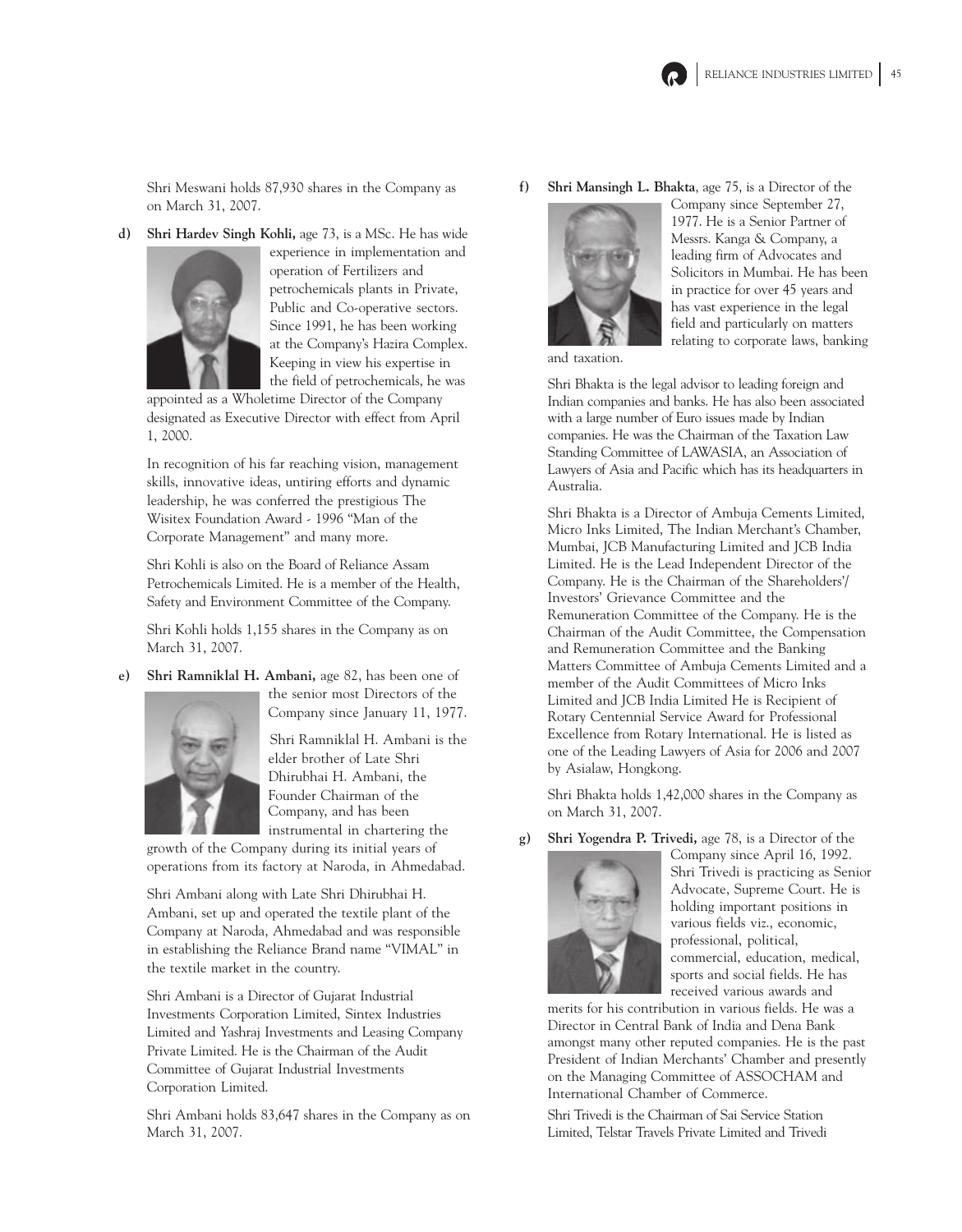Consultants Private Limited. He is a Director of Reliance Petroleum Limited, Colosseum Sports & Recreation International, Safari Industries (India) Limited, Birla Power Solutions Limited, The Supreme Industries Limited, The Zandu Pharmaceuticals Works Limited, Zodiac Clothing Company Limited, Seksaria Biswan Sugar Factory Limited, New Consolidated Construction Company Limited, Metro Exporters Private Limited, Clare Mont Trading Private Limited and Monica Travels Private Limited.

Shri Trivedi is also a Director/Member of Indian Merchants' Chamber, All India Association of Industries, Western India Automobile Association, W.I.A.A. Club, Yatching Association of India, B.C.A. Club, Orient Club, Cricket Club of India and Yatch Club (all Section 25 companies).

Shri Trivedi is the Chairman of the Audit Committees of Zandu Pharmaceuticals Limited, Birla Power Solutions Limited and Reliance Petroleum Limited. He is a member of the Audit Committees of Zodiac Clothing Company Limited, Sai Service Station Limited, Seksaria Biswan Sugar Factory Limited and New Consolidated Construction Company Limited. He is the Chairman of the Shareholders'/ Investors' Grievance Committee of Reliance Petroleum Limited. He is also the Chairman of the Audit Committee, Corporate Governance and the Stakeholders' Interface Committee, the Employees Stock Compensation Committee and the Retail Business Committee of the Company. He is also a member of the Shareholders'/ Investors' Grievance Committee and the Remuneration Committee of the Company.

Shri Trivedi holds 11,500 shares in the Company as on March 31, 2007.

**h) Dr. Dharam Vir Kapur**, age 78, is a Director of the



Company since March 28, 2001. He is a Graduate with Honours in Electrical Engineering and is having wide experience in Power, Capital goods, Chemicals and Petrochemicals Industries.

Dr. Kapur had an illustrious career in the Government sector with a

successful track record of building vibrant organisations and successful project implementation. He served Bharat Heavy Electricals Limited (BHEL) in various positions with distinction but perhaps the most remarkable achievement of Dr. Kapur's career is the establishment of systems oriented National Thermal Power Corporation (NTPC) of which he was the founder Chairman-cum-Managing Director. For his contribution to the success and leadership of the fledgling organisation, he was described as Model Manager by the Board of the World Bank.

Dr. Kapur served as Secretary to the Government of India in the Ministries of Power, Heavy Industry and Chemicals & Petrochemicals during 1980-86. He has also been associated with a number of national institutions as Member, Atomic Energy Commission, Member, Advisory Committee of the Cabinet on Science and Technology, Chairman, Board of Governors, IIT Bombay, Member, Board of Governors, IIM Lucknow, Chairman, National Productivity Council, etc.

Dr. Kapur made significant contributions in the field of Technology Management and Industrial Development and in recognition of his services, Jawaharlal Nehru Technological University, Hyderabad conferred on him the degree of D. Sc.

Dr. Kapur is the Chairman (Emeritus) of Jacobs H&G Private Limited, Chairman of GKN Driveline (India) Limited and Drivetech Accessories Limited. He is a Director of Honda Siel Power Products Limited, Zenith Birla (India) Limited, DLF Power Limited and DLF Limited. He is the Chairman of the Audit Committees of Honda Siel Power Products Limited and GKN Driveline (India) Limited. He is the Chairman of the Shareholders'/Investors' Relations Committee of Honda Siel Power Products Limited and DLF Limited. He is the Chairman of the Chairman's Executive Committee of GKN Driveline (India) Limited and Corporate Governance Committee of DLF Limited. He is a member of the Audit Committee of Zenith Birla (India) Limited and DLF Limited and of the Remuneration Committee of Honda Siel Power Products Limited. He is also a member of the Corporate Governance and Stakeholders' Interface Committee, Remuneration Committee, Retail Business Committee and Health, Safety and Environment Committee of the Company.

Dr. Kapur holds 6,772 shares in the Company as on March 31, 2007.

**i) Shri Mahesh P. Modi**, age 67, is a Director of the



Company since March 28, 2001. He held high positions in Government of India as Chairman of Telecom Commission; Secretary, Ministry of Coal; Special Secretary, Insurance and Joint Secretary, Ministry of Petroleum, Chemicals and Fertilizers. He has considerable

management experience, particularly in the fields of energy, insurance, petrochemicals and telecom.

At present, Shri Modi is a Director on the Boards of ICICI Prudential Life Insurance Company Limited and Reliance Petroleum Limited. He is the Chairman of the Audit Committee of ICICI Prudential Life Insurance Company Limited.

Shri Modi is a member of the Audit Committee and the Shareholders'/Investors' Grievance Committee of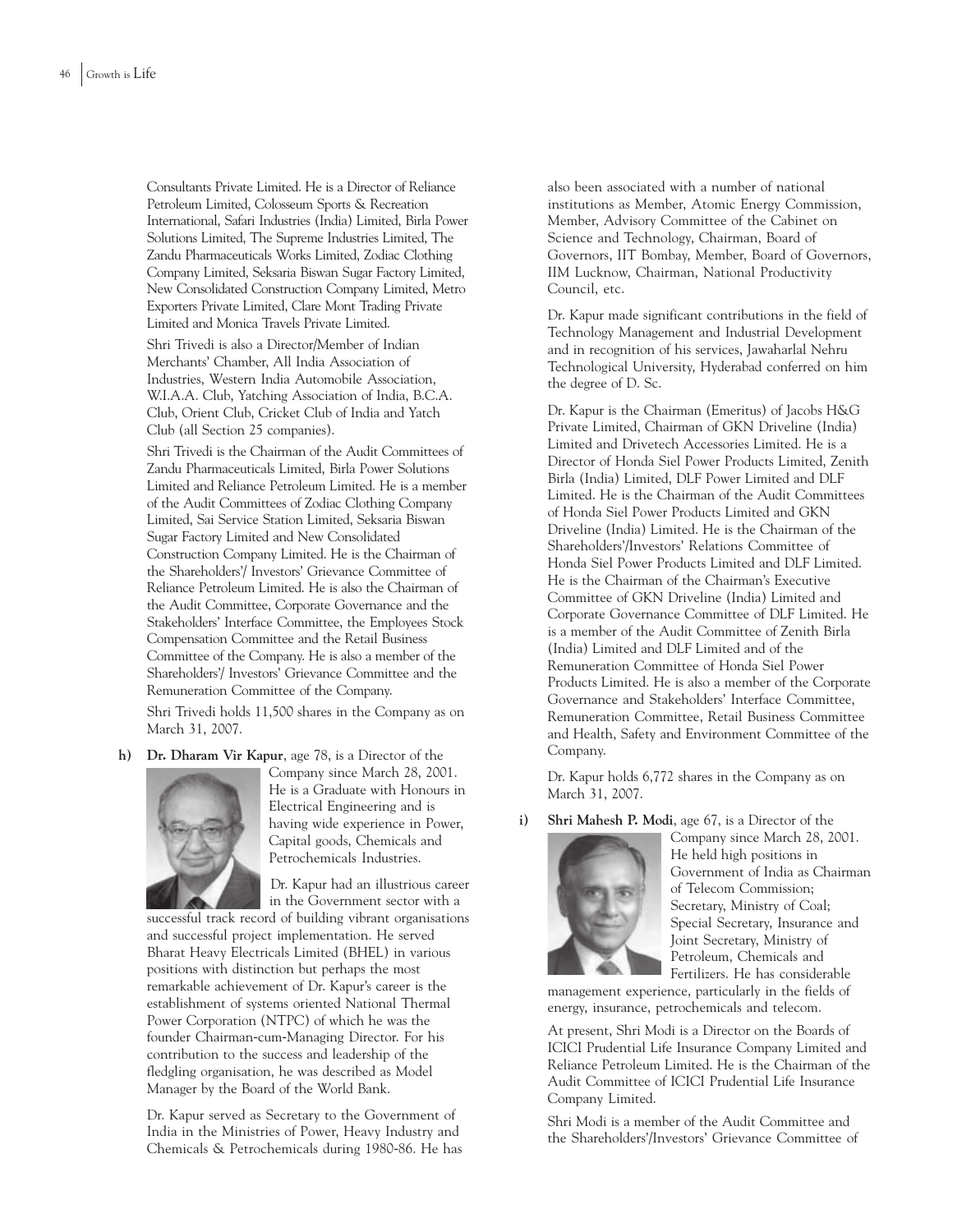

Reliance Petroleum Limited. He is also a member of the Audit Committee, the Employees Stock Compensation Committee and the Corporate Governance and Stakeholders' Interface Committee of the Company.

Shri Modi holds 562 shares in the Company as on March 31, 2007.

**j) Shri S. Venkitaramanan**, age 76, is a Director of the



Company since June 27, 1997. He holds a Master's Degree in Physics from the University of Kerala and also a Masters Degree in Industrial Administration from Carnegie Mellon University, Pittsburgh, USA.

Shri Venkitaramanan is a former Governor of Reserve Bank of India

and former Secretary to the Government of India, Ministry of Finance. He is a Director of Housing Development Finance Corporation Limited, New Tirupur Area Development Corporation Limited and Tamil Nadu Water Investment Company Limited.

Shri Venkitaramanan is a member of the Audit Committee and the Remuneration Committee of the Company.

Shri Venkitaramanan does not hold any shares in the Company as on March 31, 2007.

**k) Prof. Ashok Misra,** age 60, is a Director of the



Company since April 27, 2005. He is a Ph.D. and M.S. in Polymer Science & Engineering from the University of Massachusetts, USA and M.S. in Chemical Engineering from Tufts University and B. Tech. in Chemical Engineering from IIT, Kanpur. He has also completed the Executive

Development Program in 1999 at the Kellogg School of Management, Northwestern University, Evanston, Illinois, USA.

Prof. Misra authored one book on Polymers and published several articles in international journals and has been awarded six patents.

Prof. Misra is Director of Indian Institute of Technology, Powai, Mumbai, since May 2000. He is a member of several scientific associations and societies. He is also on the Board of National Thermal Power Corporation Limited and Rashtriya Chemicals & Fertilizers Limited. He is a member of the Management Controls Committee of National Thermal Power Corporation Limited.

Prof. Misra holds 174 shares in the Company as on March 31, 2007.

**l) Prof. Dipak C. Jain**, age 50, is a Director of the



Company since August 4, 2005. He is a Ph.D. in Marketing and M.S. in Management Science from the University of Texas and M.S. in Mathematical Statistics from Gauhati University.

Prof. Jain is a distinguished teacher and scholar. He has been Dean of

the Kellogg School of Management, Northwestern University, Evanston, Illinois, USA since July, 2001. He has more than 20 years experience in management and education. He has published several articles in international journals on marketing and allied subjects.

Prof. Jain's academic honors include the Sidney Levy Award for Excellence in Teaching in 1995; the John D.C. Little Best Paper Award in 1991; Kraft Research Professorships in 1989-90 and 1990-91; the Beatrice Research Professorship in 1987-88; the Outstanding Educator Award from the State of Assam in India in 1982; Gold Medal for the Best Post-Graduate of the Year from Gauhati University in India in 1978; Gold Medal for the Best Graduate of the Year from Darrang College in Assam in India in 1976; Gold Medal from Jaycees International in 1976; the Youth Merit Award from Rotary International in 1976; and the Jawaharlal Nehru Merit Award, Government of India in 1976.

Prof. Jain is a Member of American Marketing Association and the Institute of Management Services. He is a Director of John Deere & Company, Hartmarx Corporation and Northern Trust Bank (companies incorporated outside India). He is a Director of Reliance Retail Limited. He is also a member of the Retail Business Committee and the Employees Stock Compensation Committee of the Company.

Prof. Jain does not hold any shares in the Company as on March 31, 2007.

**m) Dr. Raghunath Anant Mashelkar**, age 64, was



appointed as an Additional Director of the Company with effect from June 9, 2007. He is a Ph.D. in Chemical Engineering, an eminent engineering scientist, presently the President of Indian National Science Academy (INSA) and President of Global Research Alliance, a network of

publicly funded R&D institutes from Asia-Pacific, Europe and USA with over 60,000 scientists. Dr. Mashelkar was the Director General of the Council of Scientific and Industrial Research (CSIR) for over eleven years. Dr. Mashelkar is only the third Indian Engineer to have been elected as Fellow of Royal Society (FRS), London in the twentieth century. He was elected Foreign Associate of National Academy of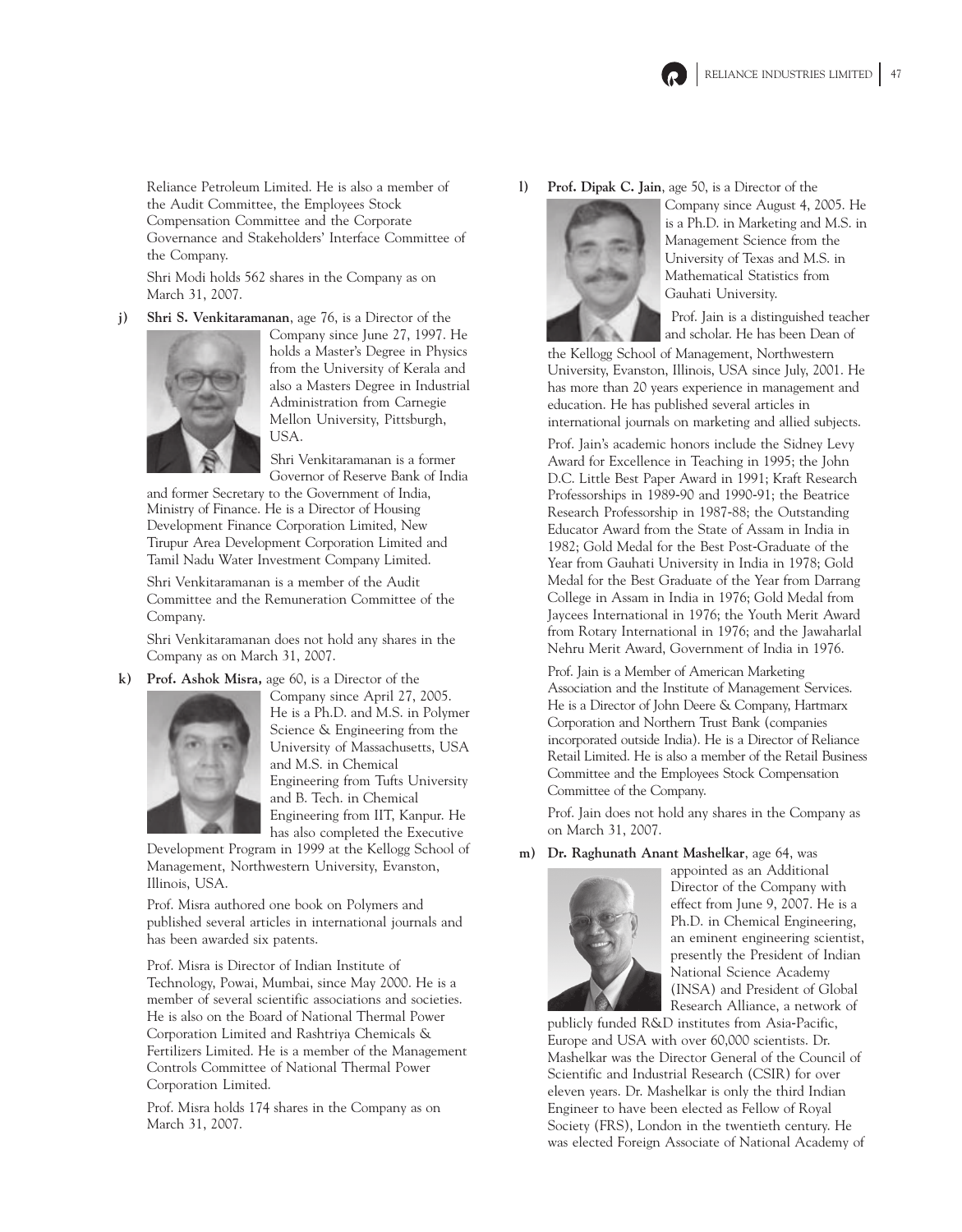Science, USA (2005), Foreign Fellow of US National Academy of Engineering (2003), Fellow of Royal Academy of Engineering, U.K. (1996), and Fellow of World Academy of Art & Science, USA (2000). Twenty-six universities have honoured him with honorary doctorates, which include Universities of London, Salford, Pretoria, Wisconsin and Delhi.

Dr. Mashelkar has won over 50 awards and medals from several bodies for his outstanding contribution in the field of science and technology. He is the only scientist so far to have won the JRD Tata Corporate Leadership Award (1998) and the Star of Asia Award (2005) at the hands of George Bush Sr., the former president of USA.

The President of India honoured Dr. Mashelkar with Padmashri (1991) and with Padmabhushan (2000), which are two of the highest civilian honours in recognition of his contribution to nation building.

Dr. Mashelkar is a Director of ICICI Knowledge Park and Media Lab Asia.

Dr. Mashelkar does not hold any shares in the Company.

## **3. Board Meetings, its Committee Meetings and Procedures**

## **A. Institutionalised decision making process**

At the apex level of the decision making process lies with the Board of Directors appointed by the shareholders of Company in accordance with the applicable provisions of the Companies Act, 1956 and the Listing Agreement. The Board has constituted seven standing Committees, namely Audit Committee, Corporate Governance and Stakeholders' Interface Committee, Employees Stock Compensation Committee, Finance Committee, Health, Safety & Environment Committee, Remuneration Committee and Shareholders' / Investors' Grievance Committee. The Board also constitutes various functional Committees depending on the business needs.

The internal Guidelines for Board / Board Committee meetings systematise the decision making process at the meetings of the Board/Committees in an informed and efficient manner. The following sub-sections deal with the practice of these guidelines at Reliance.

## **B. Scheduling and selection of Agenda Items for Board meetings**

(i) Minimum six Board meetings are held in each year, which are pre-scheduled. Apart from the above, additional Board meetings are convened by giving appropriate notice to address the specific needs of the Company. In case of business exigencies or urgency of matters, resolutions are passed by circulation.

- (ii) Normally the meetings are held at the Company's Registered Office at Maker Chambers IV, 222, Nariman Point, Mumbai 400 021.
- (iii) All divisions/departments of the Company are encouraged to plan their functions well in advance, particularly with regard to matters requiring discussion / approval / decision at the Board / Committee meetings. All such matters are communicated to the Company Secretary in advance so that the same could be included in the Agenda for the Board / Committee meetings.
- (iv) The Board is given presentations covering Finance, Sales, Marketing, and the major business segments and operations of the Company global business environment, all business areas of the Company, including business opportunities, business strategy and the risk management practices, before taking on record the quarterly financial results of the Company at each of the pre-scheduled Board meetings.

The information placed before the Board includes :

- Annual operating plans of businesses, capital budgets and any updates.
- Quarterly results for the Company and its operating divisions or business segments.
- Minutes of meetings of Audit Committee and other Committees of the Board, as also resolutions passed by circulation.
- Appointment or resignation of Chief Financial Officer and Company Secretary.
- Show cause, demand, prosecution notices and penalty notices which are materially important.
- Fatal or serious accidents, dangerous occurrences, any material effluent or pollution problems.
- Any material default in financial obligations to and by the Company, or substantial nonpayment for goods sold by the Company.
- Any issue, which involves possible public or product liability claims of substantial nature, including any judgment or order, which may have passed strictures on the conduct of the Company or taken an adverse view regarding another enterprise that can have negative implications on the Company.
- Details of any joint venture, acquisitions of companies or collaboration agreement.
- Transactions that involve substantial payment towards goodwill, brand equity or intellectual property.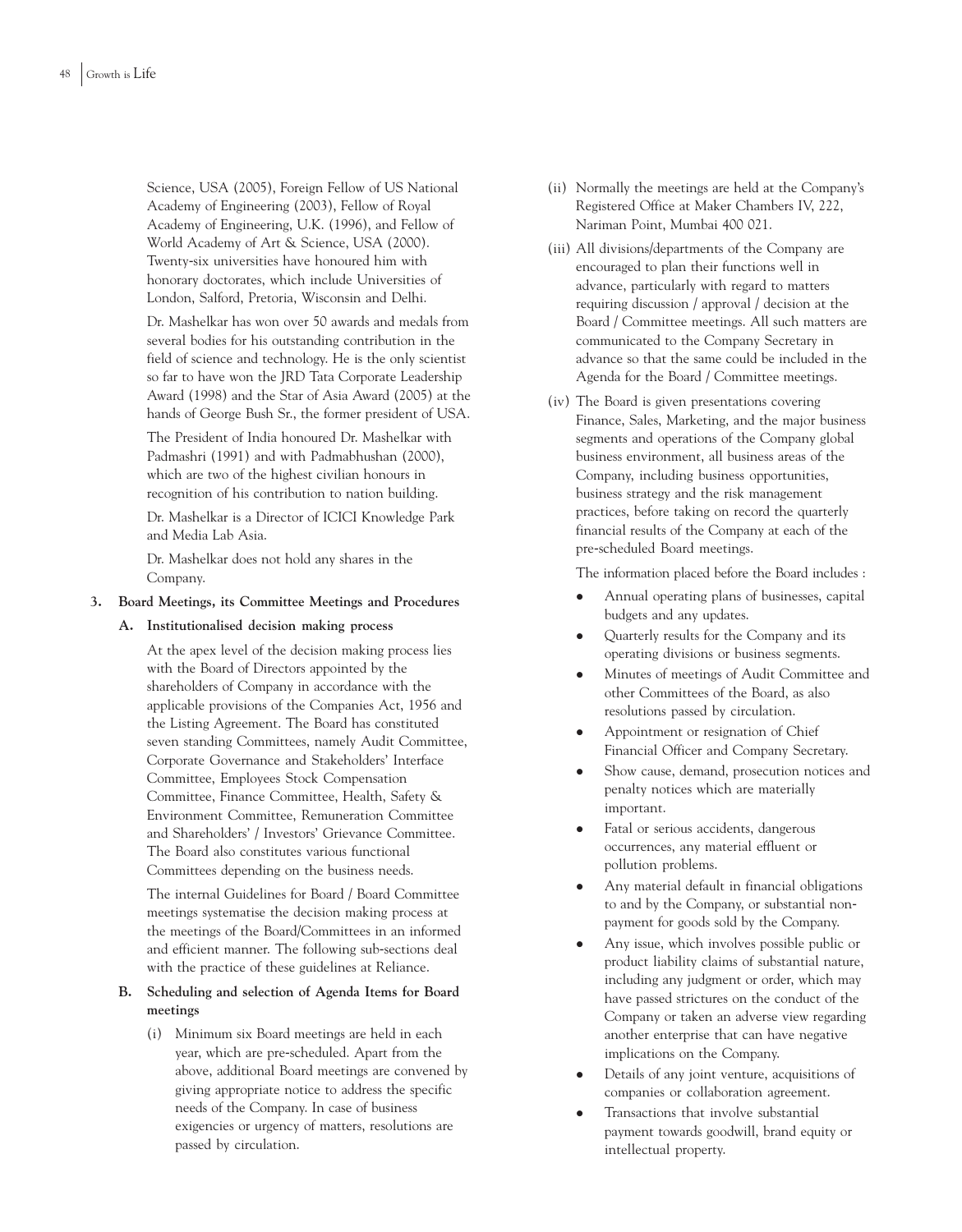

- Significant labour problems and their proposed solutions. Any significant development in Human Resources / Industrial Relations front like implementation of Voluntary Retirement Scheme etc.
- Statement of significant transactions and arrangements entered by unlisted subsidiary companies.
- Sale of material nature, of investments, subsidiaries, assets, which is not in normal course of business.
- Quarterly details of foreign exchange exposures and the steps taken by management to limit the risks of adverse exchange rate movement, if material.
- Non-compliance of any regulatory, statutory or listing requirements and shareholders service such as non-payment of dividend, delay in share transfer etc.
- Quarterly summary of all long-term borrowings made, bank guarantees issued, loans and investments made.
- Internal Audit findings and External Audit Management Reports (through the Audit Committee).
- Status of business risk exposures, its management and related action plans.
- Making of loans and investment of surplus funds.
- Proposals for investment, mergers and acquisitions.
- Dividend declaration.
- General notices of interest of Directors.
- Terms of reference of Board Committees.
- The minutes of the Board meetings of unlisted subsidiary companies.
- Brief on statutory developments, changes in Government policies etc. with impact thereof, directors' responsibilities arising out of any such developments.
- Brief on clarifications made to the press.
- (v) The Chairman of the Board and the Company Secretary in consultation with other concerned team members of the senior management, finalise the agenda papers for the Board meetings.

## **C. Board Material distributed in advance**

- a. Agenda and Notes on Agenda are circulated to the Directors, in advance, in the defined Agenda format. All material information is incorporated in the Agenda papers for facilitating meaningful and focussed discussions at the meeting. Where it is not practicable to attach any document to the Agenda, the same is tabled before the meeting with specific reference to this effect in the Agenda.
- b. In special and exceptional circumstances, additional or supplementary item(s) on the Agenda are permitted. Sensitive subject matters may be discussed at the meeting without written material being circulated in advance.

## **D. Recording Minutes of proceedings at Board and Committee meetings**

The Company Secretary records the minutes of the proceedings of each Board and Committee meeting. Draft minutes are circulated to all the members of the Board / Committee for their comments. The finalised minutes of proceedings of a meeting are entered in the Minutes Book within 30 days from the conclusion of that meeting.

## **E. Post Meeting Follow-up Mechanism**

The Guidelines for Board and Committee meetings facilitate an effective post meeting follow-up, review and reporting process for the decisions taken by the Board and Committees thereof. The important decisions taken at the Board / Board Committee meetings are communicated to the departments / divisions concerned promptly. Action taken report on the decisions/minutes of the previous meeting(s) is placed at the immediately succeeding meeting of the Board / Committee for noting by the Board / Committee.

## **F. Compliance**

The Company Secretary while preparing the Agenda, Notes on Agenda, Minutes etc. of the meeting(s), is responsible for and is required to ensure adherence to all the applicable laws and regulations including the Companies Act, 1956 read with the Rules issued thereunder and to the extent feasible, the Secretarial Standards recommended by the Institute of Company Secretaries of India, New Delhi.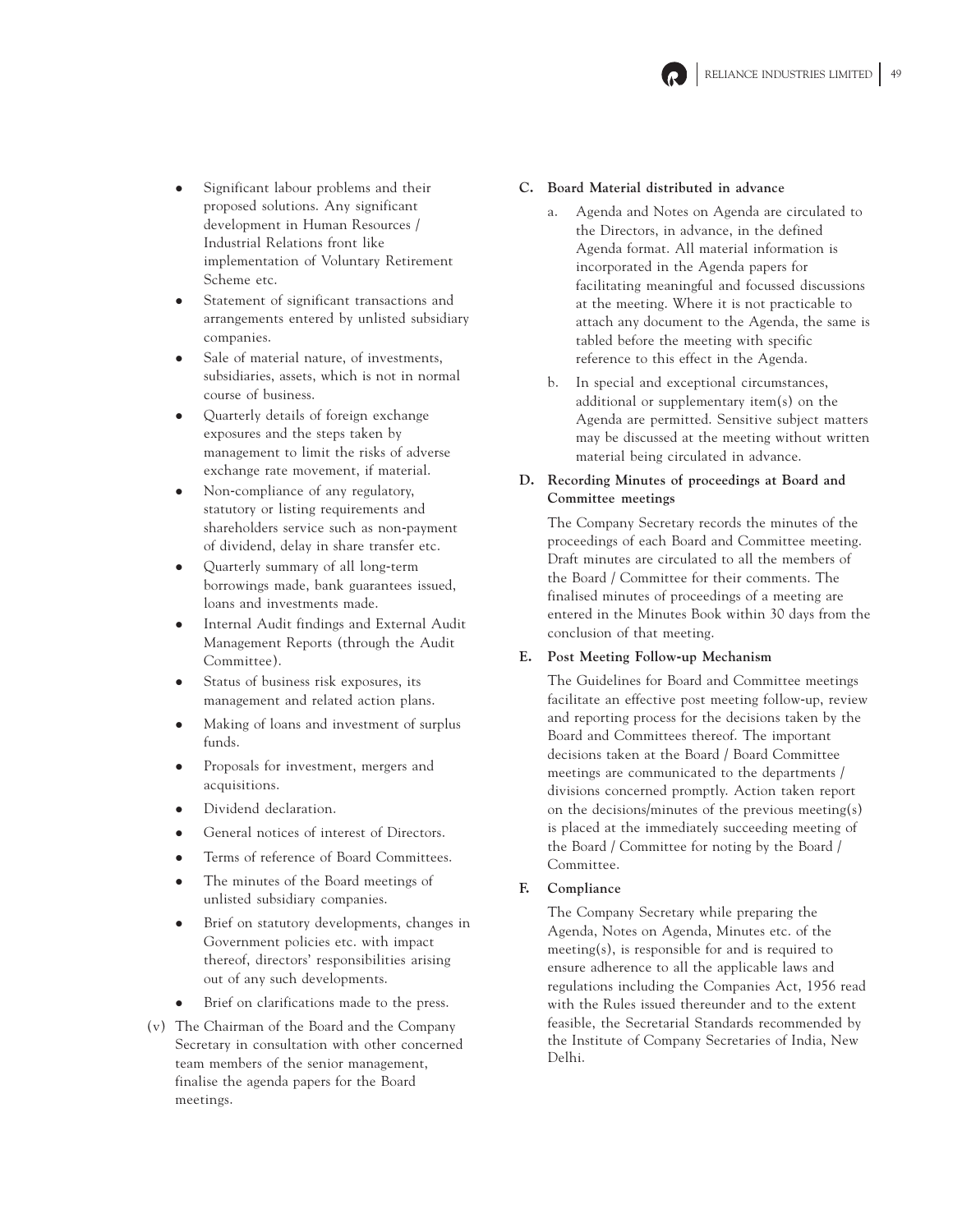| Name of the Director          | Attendance of meetings<br>during 2006-07 |           | No. of Directorships and Committee<br>Memberships/Chairmanships |                            |                              |  |
|-------------------------------|------------------------------------------|-----------|-----------------------------------------------------------------|----------------------------|------------------------------|--|
|                               | Board<br>Meeting                         | Last AGM  | Other<br>Directorships*                                         | Committee<br>Memberships** | Committee<br>Chairmanships** |  |
| Mukesh D. Ambani              | 9                                        | Yes       | 2                                                               |                            |                              |  |
| Nikhil R. Meswani             | 8                                        | Yes       |                                                                 |                            |                              |  |
| Hital R. Meswani              |                                          | Yes       |                                                                 |                            |                              |  |
| Hardev Singh Kohli            | 8                                        | Yes       |                                                                 |                            |                              |  |
| Ramniklal H. Ambani           | 9                                        | Yes       |                                                                 |                            |                              |  |
| Mansingh L. Bhakta            | 9                                        | Yes       | ר                                                               |                            |                              |  |
| Yogendra P. Trivedi           | 9                                        | Yes       | 10                                                              |                            | 5                            |  |
| Dr. Dharam Vir Kapur          | 9                                        | Yes       | 6                                                               |                            |                              |  |
| Mahesh P. Modi                | 8                                        | Yes       |                                                                 |                            |                              |  |
| S. Venkitaramanan             | 9                                        | Yes       |                                                                 |                            |                              |  |
| Prof. Ashok Misra             | 9                                        | Yes       |                                                                 |                            |                              |  |
| Prof. Dipak C. Jain           | 9                                        | Yes       |                                                                 |                            |                              |  |
| Dr. Raghunath A. Mashelkar*** | <b>NA</b>                                | <b>NA</b> |                                                                 |                            |                              |  |

4. **Attendance of Directors at Board Meetings, last Annual General Meeting (AGM) and number of other Directorships and Chairmanships / Memberships of Committees of each Director in various companies :**

\* The Directorships held by Directors as mentioned above, do not include Alternate Directorships and Directorships of Foreign Companies, Section 25 Companies and Private Limited Companies.

\*\* In accordance with Clause 49, Memberships / Chairmanships of only the Audit Committees and Shareholders' / Investors' Grievance Committees of all Public Limited Companies have been considered.

\*\*\* Dr. Raghunath A. Mashelkar was appointed as an Additional Director with effect from June 9, 2007.

## **5. Number of Board Meetings held and the dates on which held**

Nine Board meetings were held during the year, as against the minimum requirement of four meetings. The Company has held at least one Board meeting in every three months and the maximum time gap between any such two meetings was not more than three months. The details of the Board meetings are as under :

| SI.<br>No.     | Date              | Board<br>Strength | No. of<br><b>Directors</b><br>Present |
|----------------|-------------------|-------------------|---------------------------------------|
|                | April 7, 2006     | 12                | 11                                    |
| $\overline{2}$ | April 27, 2006    | 12                | 10                                    |
| 3              | July 20, 2006     | 12                | 12                                    |
| $\overline{4}$ | October 19, 2006  | 12                | 12                                    |
| 5              | November 9, 2006  | 12                | 11                                    |
| 6              | January 18, 2007  | 12                | 12                                    |
|                | February 24, 2007 | 12                | 12                                    |
| 8              | March 10, 2007    | 12                | 12                                    |
| 9              | March 29, 2007    | 12                | 11                                    |

## **6. Board Committees**

## **A. Standing Committees**

Details of the Standing Committees of the Board and other related information are provided hereunder :

## **(i) Audit Committee**

**Composition :** The Board has constituted Audit Committee, comprising three Independent Non-Executive Directors, namely Shri Yogendra P. Trivedi, Chairman, Shri S. Venkitaramanan, Vice Chairman, and Shri Mahesh P. Modi. All the members of the Audit Committee possess financial / accounting expertise. The composition of the Audit Committee meets the requirements of Section 292A of the Companies Act, 1956 and Clause 49.

Shri Vinod M. Ambani is the Secretary to the Audit Committee.

**Objective :** The primary objective of the Audit Committee is to monitor and effectively supervise the Company's financial reporting process with a view to provide accurate, timely and proper disclosures and the integrity and quality of the financial reporting.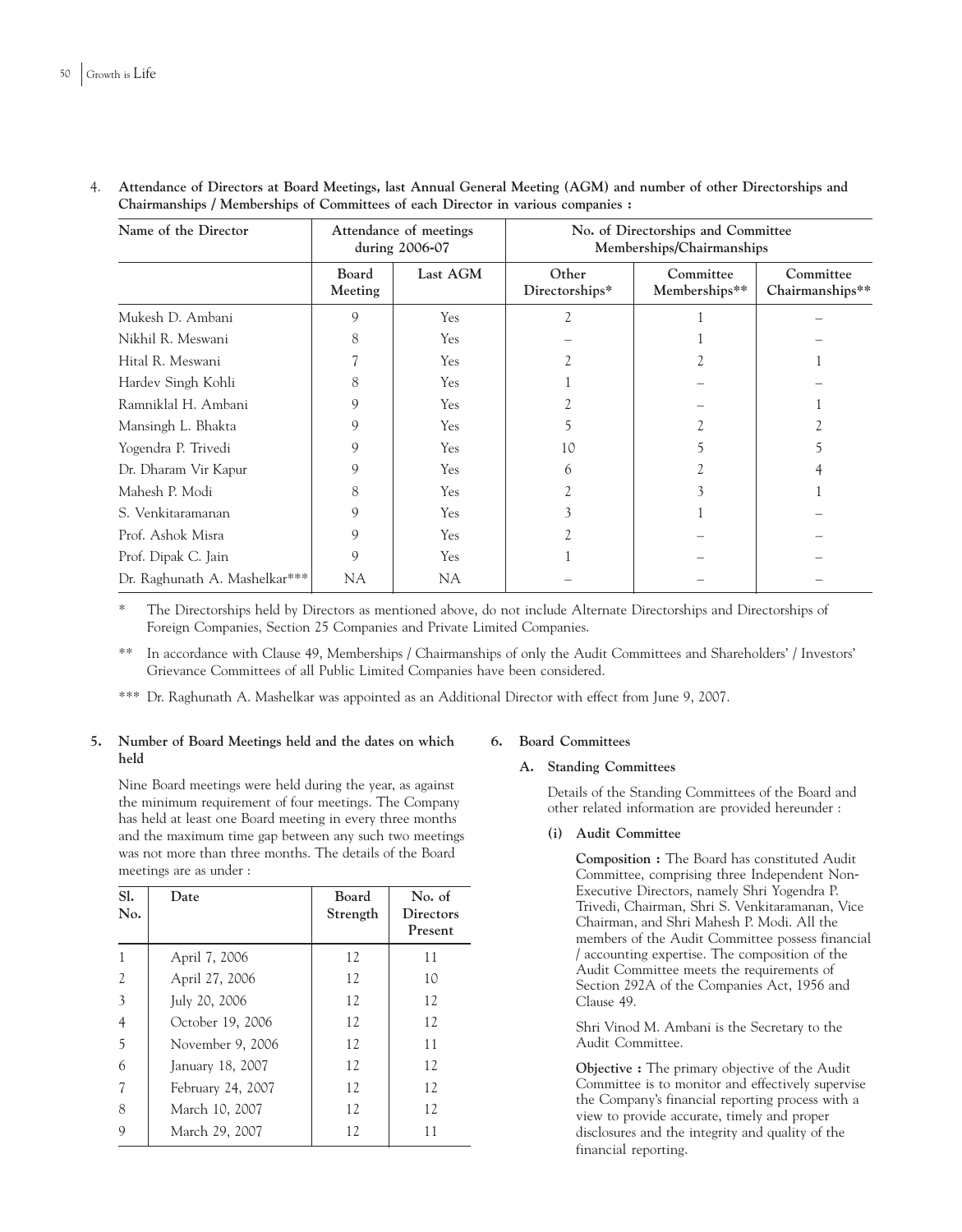

**Terms of Reference :** The terms of reference / powers of the Audit Committee has been specified by the Board of Directors as under :

- **A. The Audit Committee shall have the following powers :**
	- 1. To investigate any activity within its terms of reference.
	- 2. To seek information from any employee.
	- 3. To obtain outside legal or other professional advice.
	- 4. To secure attendance of outsiders with relevant expertise, if it considers necessary.
- **B. The role of the Audit Committee shall include the following :**
	- 1. Oversight of the Company's financial reporting process and the disclosure of its financial information to ensure that the financial statement is correct, sufficient and credible.
	- 2. Recommending to the Board, the appointment, reappointment and, if required, the replacement or removal of Statutory Auditors and fixation of audit fees.
	- 3. Approval of payment to Statutory Auditors for any other services rendered by the Statutory Auditors.
	- 4. Reviewing with the management, the annual financial statements before submission to the Board for approval, with particular reference to :
		- Matters required to be included in the Directors' Responsibility Statement to be included in the Directors' Report in terms of sub-section (2AA) of Section 217 of the Companies Act, 1956.
		- Changes, if any, in accounting policies and practices and reasons for the same.
		- Major accounting entries involving estimates based on the exercise of judgement by the management.
		- Significant adjustments made in the financial statements arising out of audit findings.
		- Compliance with listing and other legal requirements relating to financial statements.
		- Disclosure of related party transactions.
		- Qualifications in draft audit report.
	- 5. Reviewing with the management, the quarterly financial statements before submission to the Board for approval.
	- 6. Reviewing with the management, the performance of Statutory and Internal Auditors, adequacy of internal control systems.
- 7. Reviewing the adequacy of internal audit function, if any, including the structure of the internal audit department, staffing and seniority of the official heading the department, reporting structure, coverage and frequency of internal audit.
- 8. Discussion with Internal Auditors any significant findings and follow up thereon.
- 9. Reviewing the findings of any internal investigations by the Internal Auditors into matters where there is suspected fraud or irregularity or a failure of internal control systems of a material nature and reporting the matter to the Board.
- 10. Discussion with Statutory Auditors before the audit commences, about the nature and scope of audit as well as post-audit discussion to ascertain any area of concern.
- 11. To look into the reasons for substantial defaults in the payment to the depositors, debentureholders, shareholders (in case of non payment of declared dividends) and creditors.
- 12. To review the functioning of the Whistle Blower Mechanism.
- 13. Carrying out such other function as may be specifically referred to the Committee by the Board of Directors and / or other Committees of Directors of the Company.
- 14. To review the following information :
	- The management discussion and analysis of financial condition and results of operations;
	- Statement of significant related party transactions (as defined by the Audit Committee), submitted by management;
	- Management letters / letters of internal control weaknesses issued by the Statutory Auditors;
	- Internal audit reports relating to internal control weaknesses; and
	- The appointment, removal and terms of remuneration of Internal Auditors.
- 15. Reviewing the financial statements and in particular the investments made by the unlisted subsidiaries of the Company.
- 16. Review of uses / application of funds raised through an issue (public issue, rights issue, preferential issue, etc.)

**Meetings :** Five Committee meetings were held during the year, as against the minimum requirement of four meetings. The details of the meetings are as under :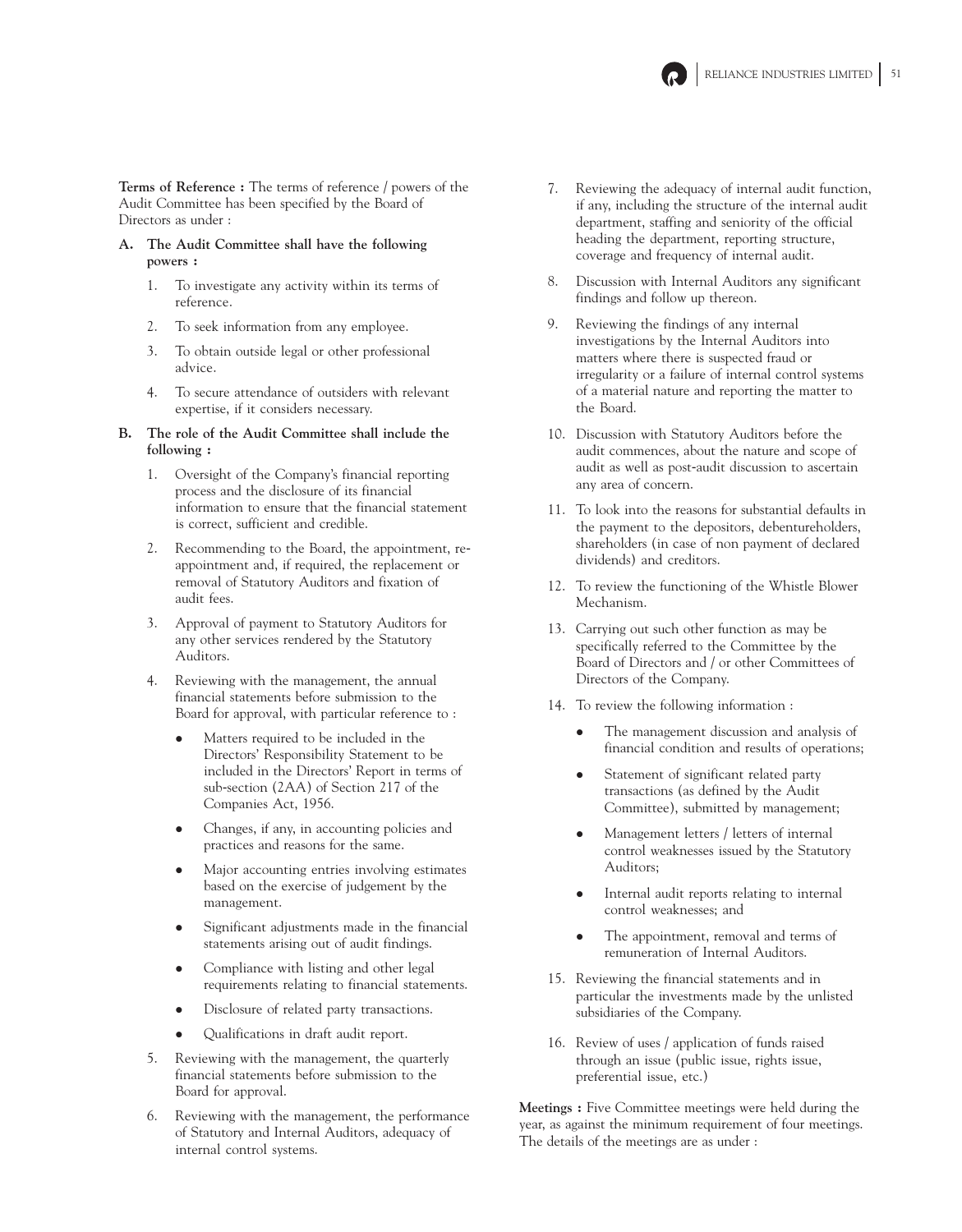| SI.<br>No. | Date             | Committee<br>Strength | No. of<br>Members Present |
|------------|------------------|-----------------------|---------------------------|
|            | April 27, 2006   |                       |                           |
| 2          | July 19, 2006    |                       |                           |
| 3          | October 19, 2006 |                       |                           |
| 4          | January 18, 2007 |                       |                           |
| 5          | March 28, 2007   |                       |                           |

Executives of Accounts Department, Finance Department, Secretarial Department and Management Audit Cell and Representatives of the Statutory and Internal Auditors were invited to attend the Audit Committee Meetings. The Cost Auditors appointed by the Company under Section 233B of the Companies Act, 1956 were also invited to attend the Audit Committee Meetings, where cost audit reports were discussed.

**Attendance of each Member at the Audit Committee meetings held during the year**

| Committee Member                 | No. of meetings<br>attended |
|----------------------------------|-----------------------------|
| Yogendra P. Trivedi, Chairman    |                             |
| S. Venkitaramanan, Vice Chairman |                             |
| Mahesh P. Modi                   |                             |

The Chairman of the Audit Committee was present at the last AGM.

### **(ii) Corporate Governance and Stakeholders' Interface (CGSI) Committee**

**Composition :** The Board has constituted Corporate Governance and Stakeholders' Interface Committee comprising Shri Yogendra P. Trivedi, Chairman, Dr. Dharam Vir Kapur and Shri Mahesh P. Modi.

**Terms of Reference :** The terms of reference of the Corporate Governance and Stakeholders' Interface Committee, inter alia, include the following :

- Observance of practices of Corporate Governance at all levels and to suggest remedial measures wherever necessary.
- Provision of correct inputs to the media so as to preserve and protect the Company's image and standing.
- Dissemination of factually correct information to the investors, institutions and public at large.
- Interaction with the existing and prospective FIIs and rating agencies, etc.
- Recommendation for nomination of Directors on the Board.

**Criteria for Selection of Independent Directors :** Corporate Governance and Stakeholders' Interface Committee, which also acts as Nomination Committee, examines the requirement of the Company for independant inputs for policy making and based on the above requirement evaluates appointment of directors

on the Board and sends its recommendations to the Board for consideration. The independent directors are eminent experts drawn from various fields. The number of directorships and memberships on various committees is also taken into account. A confirmation that the director, if appointed, would qualify the test of independence as also qualification test prescribed under the Companies Act, 1956 is taken before any independent director is appointed. The Board considers the recommendations of the Committee and takes appropriate decision. These criteria ensure objective evaluation in the directors' selection process.

**Meetings :** During the year, the Corporate Governance and Stakeholders' Interface Committee has met six times the details of which are as under :

| SI.<br>No. | Date              | Committee<br>Strength | No. of<br>Members<br>Present |
|------------|-------------------|-----------------------|------------------------------|
|            | April 27, 2006    |                       |                              |
| 2          | June 27, 2006     | 3                     | 3                            |
| 3          | July 12, 2006     |                       |                              |
| 4          | November 22, 2006 | 3                     | $\mathcal{E}$                |
| 5          | January 18, 2007  | 3                     |                              |
| 6          | February 6, 2007  |                       |                              |

**Attendance of each Member at the CGSI Committee meetings held during the year**

| Committee Member              | No. of meetings<br>attended |
|-------------------------------|-----------------------------|
| Yogendra P. Trivedi, Chairman |                             |
| Dr. Dharam Vir Kapur          |                             |
| Mahesh P. Modi                |                             |

## **(iii) Employees Stock Compensation Committee**

**Composition :** The Board has constituted Employees Stock Compensation Committee (the Committee), comprising Shri Yogendra P. Trivedi (Chairman), Shri Mahesh P. Modi, Prof. Dipak C. Jain and Shri Mukesh D. Ambani.

**Terms of Reference :** The Committee was formed inter alia to formulate detailed terms and conditions of the Employees Stock Option Scheme including :

- (a) the quantum of options to be granted under Employees Stock Option Scheme per employee and in aggregate;
- (b) the conditions under which option vested in employees may lapse in case of termination of employment for misconduct;
- (c) the exercise period within which the employee should exercise the option and that the option would lapse on failure to exercise the option within the exercise period;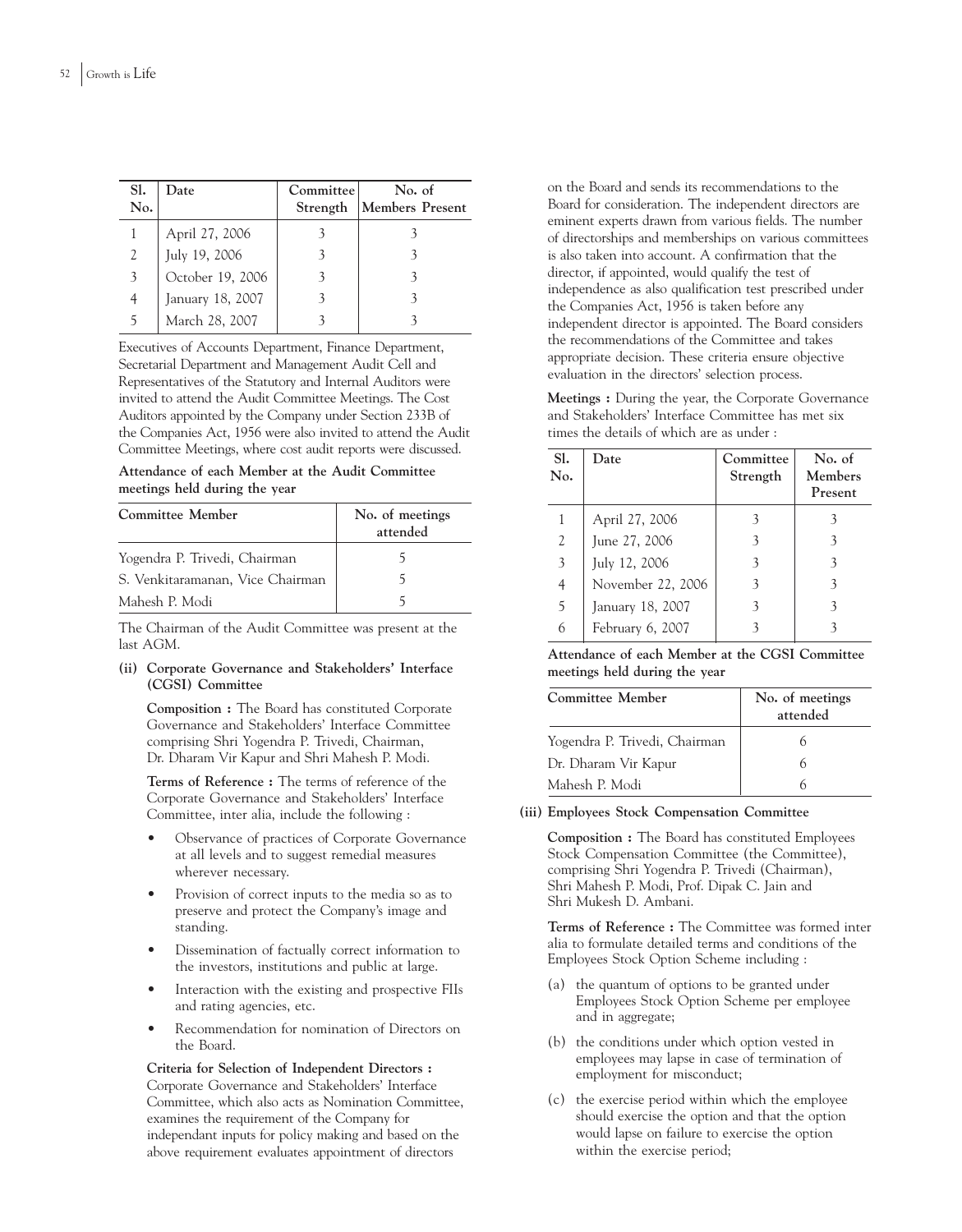

- (d) the specified time period within which the employee shall exercise the vested options in the event of termination or resignation of an employee;
- (e) the right of an employee to exercise all the options vested in him at one time or at various points of time within the exercise period;
- (f) the procedure for making a fair and reasonable adjustment to the number of options and to the exercise price in case of corporate actions such as rights issues, bonus issues, merger, sale of division and others;
- (g) the grant, vest and exercise of option in case of employees who are on long leave; and
- (h) the procedure for cashless exercise of options, if any.

**The Employees Stock Option Scheme :** Keeping in line with the global trends, Employees Stock Option Scheme was put in place by the Company. During the year, the Committee approved and implemented the Employees Stock Option Scheme (the Scheme), and granted 2,87,28,000 (two crore eighty seven lakh twenty eight thousand only) Options at the rate of Rs.1,284/- (being the closing market price on NSE on March 15, 2007 as rounded to Rs. 1,284/-) plus all taxes, as may be levied on the Company in this regard, to Eligible Employees of the Company and its Subsidiary Companies, subject to the provisions of the Scheme, statutory provisions including SEBI Guidelines as may be applicable from time to time and the rules and procedures set out by the Company from time to time in this regard.

**Meetings :** During the year, the Committee met twice, details of which are as under-

| Sl.<br>No. | Date             | Committee<br>Strength | No. of<br>Members<br>Present |
|------------|------------------|-----------------------|------------------------------|
|            | February 6, 2007 |                       |                              |
|            | March 16, 2007   |                       |                              |

**Attendance of each Member at the Committee meetings held during the year**

| Committee Member        | No. of meetings<br>attended |
|-------------------------|-----------------------------|
| Y. P. Trivedi, Chairman | $\mathcal{L}$               |
| Mahesh P. Modi          | 2                           |
| Prof. Dipak C. Jain     | $\mathcal{I}$               |
| Mukesh D. Ambani        |                             |

### **(iv) Finance Committee**

**Composition :** The Finance Committee of the Board comprises Shri Mukesh D. Ambani, Chairman, Shri Nikhil R. Meswani and Shri Hital R. Meswani.

### **Terms of Reference :**

- Review the Company's financial policies, risk assessment and minimisation procedures, strategies and capital structure, working capital and cash flow management and make such reports and recommendations to the Board with respect thereto as it may deem advisable.
- Review banking arrangements and cash management
- Exercise all powers to borrow moneys (otherwise than by issue of debentures), from time to time, such that the amount of all such borrowings including bonds / debentures, but excluding temporary loans obtained from the bankers in the ordinary course of business outstanding at any time shall not exceed Rs. 35,000 crore and taking necessary actions connected therewith including refinancing for optimisation of borrowing costs.
- Giving of guarantees / issuing letters of comfort / providing securities within the limits approved by the Board.
- Borrow monies by way of loan and / or issuing and allotting Bonds / Notes denominated in one or more foreign currencies in international markets, for the purpose of refinancing the existing debt, capital expenditure, general corporate purposes including working capital requirements and possible strategic investments within the limits approved by the Board.
- Provide corporate guarantee / performance guarantee by the Company within the limits approved by the Board.
- Approve to open and operate Investment Management Accounts with Foreign Banks and appoint them as Agents, establishment of representative / sales offices in or outside India etc.
- Carry out any other function as is mandated by the Board from time to time and / or enforced by any statutory notification, amendment or modification as may be applicable.
- Other transactions or financial issues that the Board may desire to have them reviewed by the Finance Committee.
- Delegate authorities from time to time to the Executives / Authorised persons to implement the decisions of the Committee.
- Regularly review and make recommendations about changes to the charter of the Committee

Finance Committee meets as and when the need to consider any matter assigned to it arises.

**(v) Health, Safety and Environment (HS&E) Committee**

**Composition :** The Board has constituted Health, Safety and Environment Committee comprising Shri Hital R. Meswani, Chairman, Shri Hardev Singh Kohli and Dr. Dharam Vir Kapur.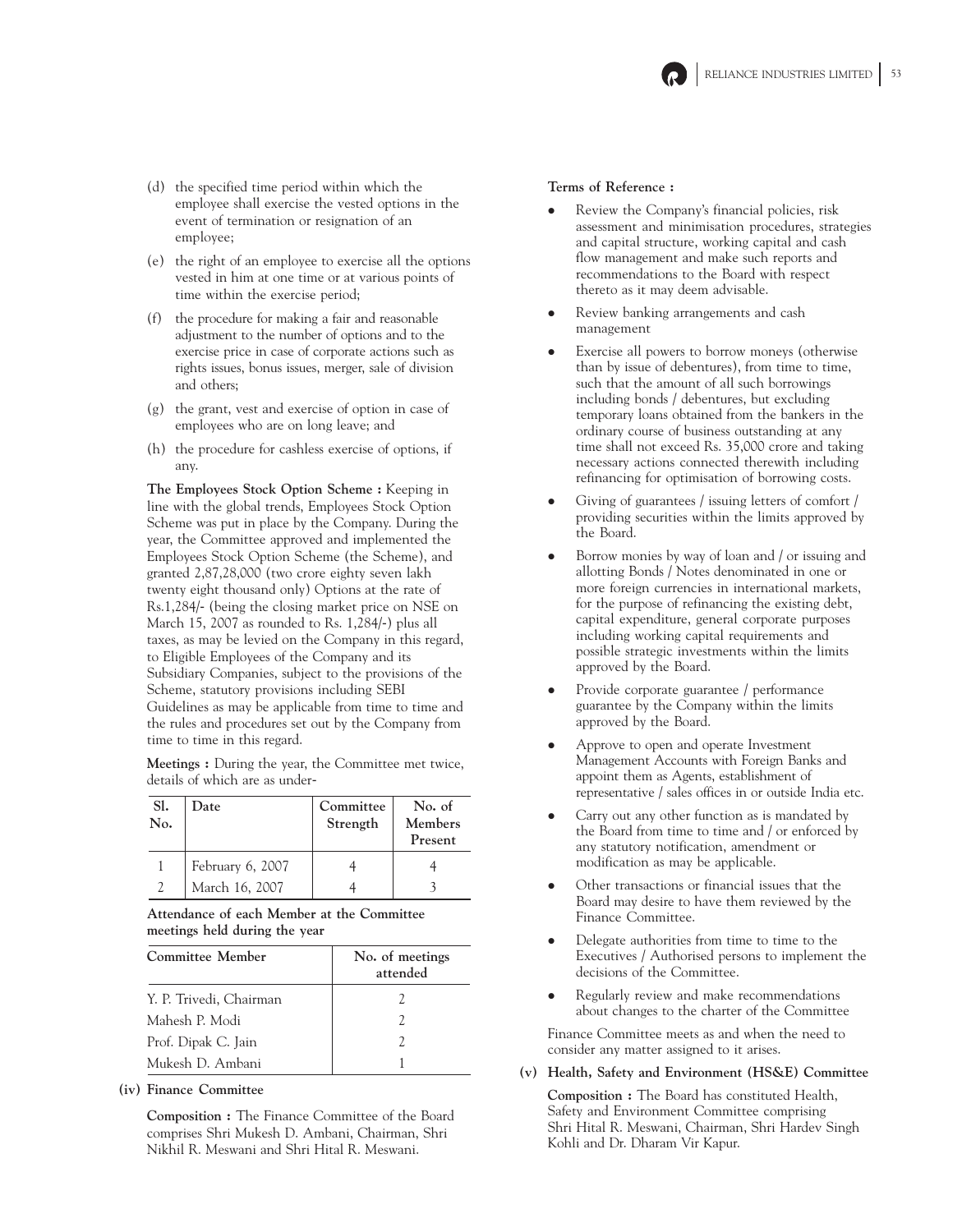**Terms of Reference :** The Health, Safety and Environment Committee has been constituted, inter alia, to monitor and ensure maintaining highest standards of environmental, health and safety norms and compliance with applicable pollution and environmental laws at all works / factories / locations of the Company and to recommend measures, if any, for improvement in this regard.

The Committee reviews, inter alia, the Health Safety and Environment Policy of the Company, performance on health, safety and environment matters and the procedures and controls being followed at various Plants of the Company and compliance with the relevant statutory provisions.

**Meetings :** The Committee met four times during the year the details of which are as under :

| SI.<br>No. | Date             | Committee<br>Strength | No. of<br>Members<br>Present |
|------------|------------------|-----------------------|------------------------------|
|            | April 27, 2006   |                       |                              |
| 2          | July 27, 2006    |                       |                              |
| 3          | October 19, 2006 |                       |                              |
|            | January 18, 2007 |                       |                              |

**Attendance of each Member at the HS&E Committee meetings held during the year**

| Committee Member           | No. of meetings<br>attended |
|----------------------------|-----------------------------|
| Hital R. Meswani, Chairman |                             |
| Hardev Singh Kohli         |                             |
| Dr. Dharam Vir Kapur       |                             |

### **(vi) Remuneration Committee**

**Composition :** The Board has constituted Remuneration Committee comprising Shri Mansingh L. Bhakta, Chairman, Shri Yogendra P. Trivedi, Shri S. Venkitaramanan and Dr. Dharam Vir Kapur.

**Terms of Reference :** The Remuneration Committee has been constituted to recommend / review remuneration of the Managing Director and Wholetime Directors, based on their performance and defined assessment criteria.

**Meetings :** There was no meeting of the Remuneration Committee during the year, as no revision in remuneration was considered.

### **Remuneration policy, details of remuneration and other terms of appointment of Directors :**

The remuneration policy of the Company is directed towards rewarding performance, based on review of achievements on a periodic basis. The remuneration policy is in consonance with the existing Industry practice.

The aggregate value of salary and perquisites including commission paid for the year ended March 31, 2007 to the Managing Directors and Wholetime Directors is as follows :

Shri Mukesh D. Ambani, Chairman and Managing Director, Rs. 30.46 crore (Salary Rs. 0.60 crore, Perquisites Rs. 0.48 crore and Commission Rs. 29.06 crore); Shri Nikhil R. Meswani, Executive Director, Rs. 7.77 crore (Salary Rs. 0.15 crore, Perquisites Rs.0.24 crore and Commission Rs. 7.265 crore); Shri Hital R. Meswani Rs. 7.76 crore (Salary Rs. 0.15 crore, Perquisites Rs. 0.24 crore and Commission Rs. 7.265 crore); Shri Hardev S. Kohli Rs. 1.15 crore (Salary Rs. 0.38 crore and Perquisites Rs. 0.54 crore). Commission payable is variable and is based on the net profits of the Company.

Besides this, all the Wholetime Directors are also entitled to Company's contribution to Provident Fund, Superannuation or Annuity Fund, to the extent not taxable and Gratuity and encashment of leave at the end of tenure, as per the rules of the Company and to the extent not taxable. The tenures of the office of the Wholetime Directors are for a period of 5 years from their respective dates of appointments and can be terminated by either party by giving three months' notice in writing. There is no separate provision for payment of severance fees.

The Company has granted stock options to the Executive Directors as under -

|  |  | Shri Nikhil R. Meswani |  | 7,00,000 |
|--|--|------------------------|--|----------|
|--|--|------------------------|--|----------|

- 2. Shri Hital R. Meswani ... 7,00,000
- 3. Shri Hardev Singh Kohli .. 50,000

The Chairman and Managing Director, Shri Mukesh D. Ambani, being the Promoter of the Company, has not been granted any stock option in compliance with the SEBI Guidelines. The other relevant details of stock options, including exercise period, vesting period etc. are covered elsewhere in this Report.

The Non-Executive Directors are paid sitting fee at the rate of Rs.20,000/- for attending each meeting of the Board and / or Committee thereof. The Non-Executive Directors are also paid collectively commission amounting to Rs.1,00,00,000/- on an annual basis, in such proportion as may be decided by the Board, provided that the total commission payable to such Directors shall not exceed 1% of the net profits of the Company.

| Sitting fee and commission to the Non-Executive |  |  |  |  |
|-------------------------------------------------|--|--|--|--|
| Directors, for 2006-07 are as detailed below:   |  |  |  |  |

| Name of the          | <b>Sitting Fee</b> | Commission  | Total       |
|----------------------|--------------------|-------------|-------------|
| Non-Executive        |                    | Payable     |             |
| Director             | Rs.                | Rs.         | Rs.         |
| Ramniklal H. Ambani  | 1,80,000           | 12,50,000   | 14,30,000   |
| Mansingh L. Bhakta   | 2,40,000           | 12,50,000   | 14,90,000   |
| Yogendra P. Trivedi  | 6,00,000           | 12,50,000   | 18,50,000   |
| S. Venkitaramanan    | 2,80,000           | 12,50,000   | 15,30,000   |
| Dr. Dharam Vir Kapur | 4,80,000           | 12,50,000   | 17,30,000   |
| Mahesh P. Modi       | 4,20,000           | 12,50,000   | 16,70,000   |
| Prof. Ashok Misra    | 1,80,000           | 12,50,000   | 14,30,000   |
| Prof. Dipak C. Jain  | 3,20,000           | 12,50,000   | 15,70,000   |
| Total                | 27,00,000          | 1,00,00,000 | 1,27,00,000 |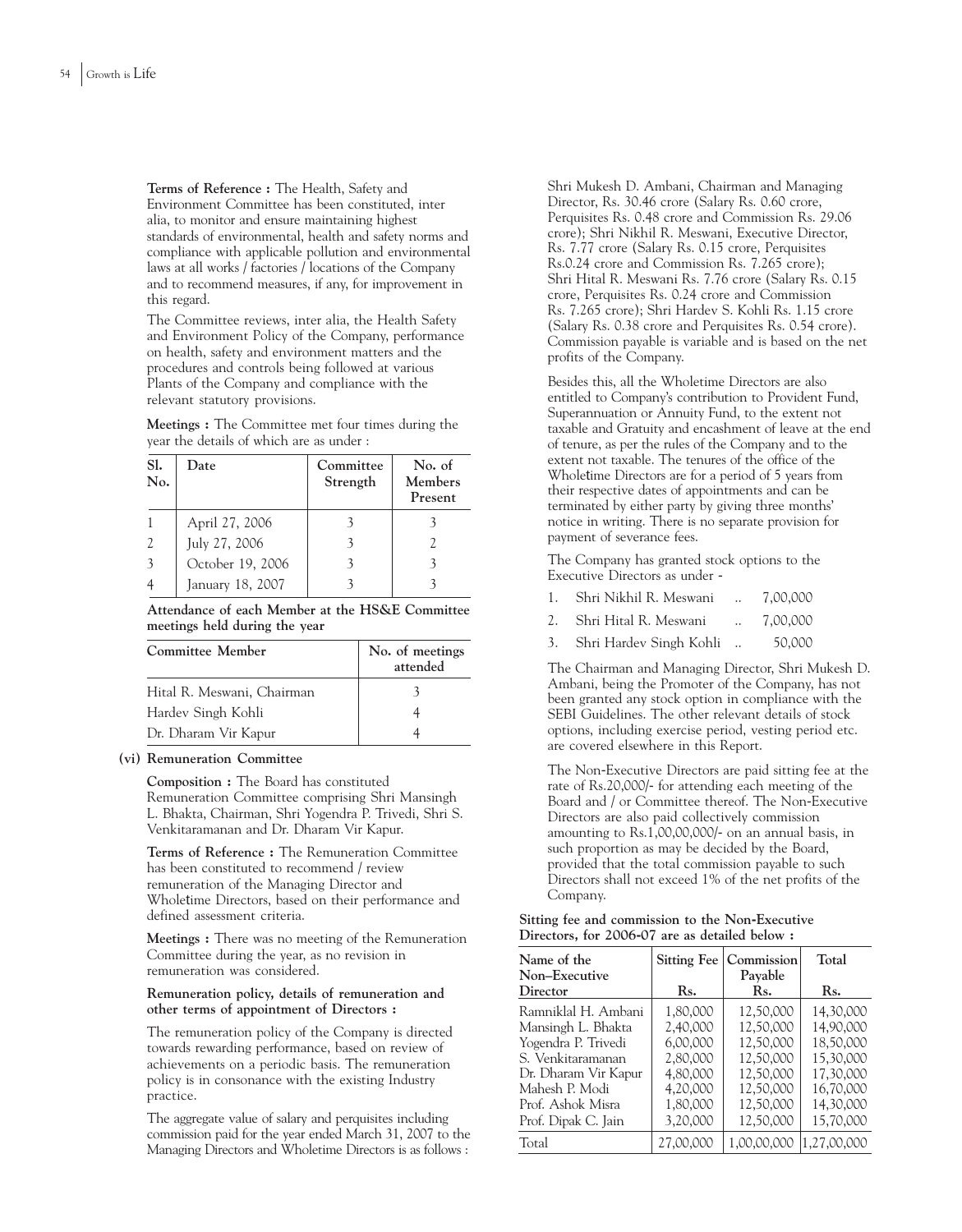

There were no other pecuniary relationships or transactions of the Non-Executive Directors vis-à-vis the Company. The Company has not granted any stock option to any of its Non-Executive Directors.

### **(vii) Shareholders' / Investors' Grievance Committee**

**Composition :** The Board has constituted Shareholders' / Investors' Grievance Committee (the Committee), comprising Shri Mansingh L. Bhakta, (Chairman), Shri Yogendra P. Trivedi, Shri Mukesh D. Ambani, Shri Nikhil R. Meswani and Shri Hital R. Meswani.

**Terms of Reference :** The Committee, inter alia, approves issue of duplicate certificates and oversees and reviews all matters connected with transfer of securities of the Company. The Committee also looks into redressal of shareholders'/ investors' complaints related to transfer of shares, non-receipt of Balance Sheet, non-receipt of declared dividends, etc. The Committee oversees performance of the Registrars and Transfer Agents of the Company, and recommends measures for overall improvement in the quality of investor services. The Committee also monitors implementation and compliance of the Company's Code of Conduct for Prohibition of Insider Trading in pursuance of SEBI (Prohibition of Insider Trading) Regulations, 1992. The Board has delegated the power of approving transfer of securities to the Managing Director and / or the Company Secretary.

**Meetings :** During the year, the Committee met three times, details of which are as under :

| Sl.<br>No. | Date             | Committee<br>Strength | No. of Members<br>Present |
|------------|------------------|-----------------------|---------------------------|
|            | July 6, 2006     |                       |                           |
|            | October 12, 2006 |                       |                           |
|            | January 11, 2007 |                       |                           |

**Attendance of each Member at the Committee meetings held during the year**

| <b>Committee Member</b>      | No. of meetings<br>attended |
|------------------------------|-----------------------------|
| Mansingh L. Bhakta, Chairman |                             |
| Yogendra P. Trivedi          |                             |
| Mukesh D. Ambani             |                             |
| Nikhil R. Meswani            |                             |
| Hital R. Meswani             |                             |

### **Compliance Officer**

Shri Vinod M. Ambani is the Compliance Officer for complying with the requirements of SEBI Regulations and the Listing Agreements with the Stock Exchanges in India.

#### **Investor Grievance Redressal**

The total number of complaints received and resolved to the satisfaction of investors during the year under review and their break-up are provided as under :

| <b>Type of Complaints</b>        | Number of<br>Complaints |
|----------------------------------|-------------------------|
| Non-Receipt of Annual Reports    | 277                     |
| Non-Receipt of Dividend Warrants | 5128                    |
| Non-Receipt of Interest /        |                         |
| Redemption Warrants              | 1760                    |
| Non-Receipt of Certificates      | 915                     |
| Total                            |                         |

There were no outstanding complaints as on March 31, 2007. 286 requests for transfers and 1172 requests for dematerialisation were pending for approval as on March 31, 2007, which were approved and dealt with by April 3, 2007.



## **B. Functional Committees**

The Board may, from time to time, constitute one or more Functional Committees delegating thereto powers and duties with respect to specific purposes. Meetings of such Committees are held as and when the need arises. Time schedule for holding the meetings of such functional committees are finalised in consultation with the Committee Members.

The Board has constituted the Retail Business Committee, comprising Shri Yogendra P. Trivedi, Chairman, Dr. Dharam Vir Kapur and Prof. Dipak C. Jain, to study the Retail Business Opportunity and to apprise the Board of Directors. During the year, five meetings of the Committee were held on April 7, 2006, April 27, 2006, June 27, 2006, July 20, 2006 and January 11, 2007, where all the members were present.

### **Procedure at Committee Meetings**

The Company's guidelines relating to Board meetings are applicable to Committee meetings as far as may be practicable. Each Committee has the authority to engage outside experts, advisers and counsel to the extent it considers appropriate to assist in its work. Minutes of the proceedings of the Committee meetings are placed before the Board meetings for perusal and noting.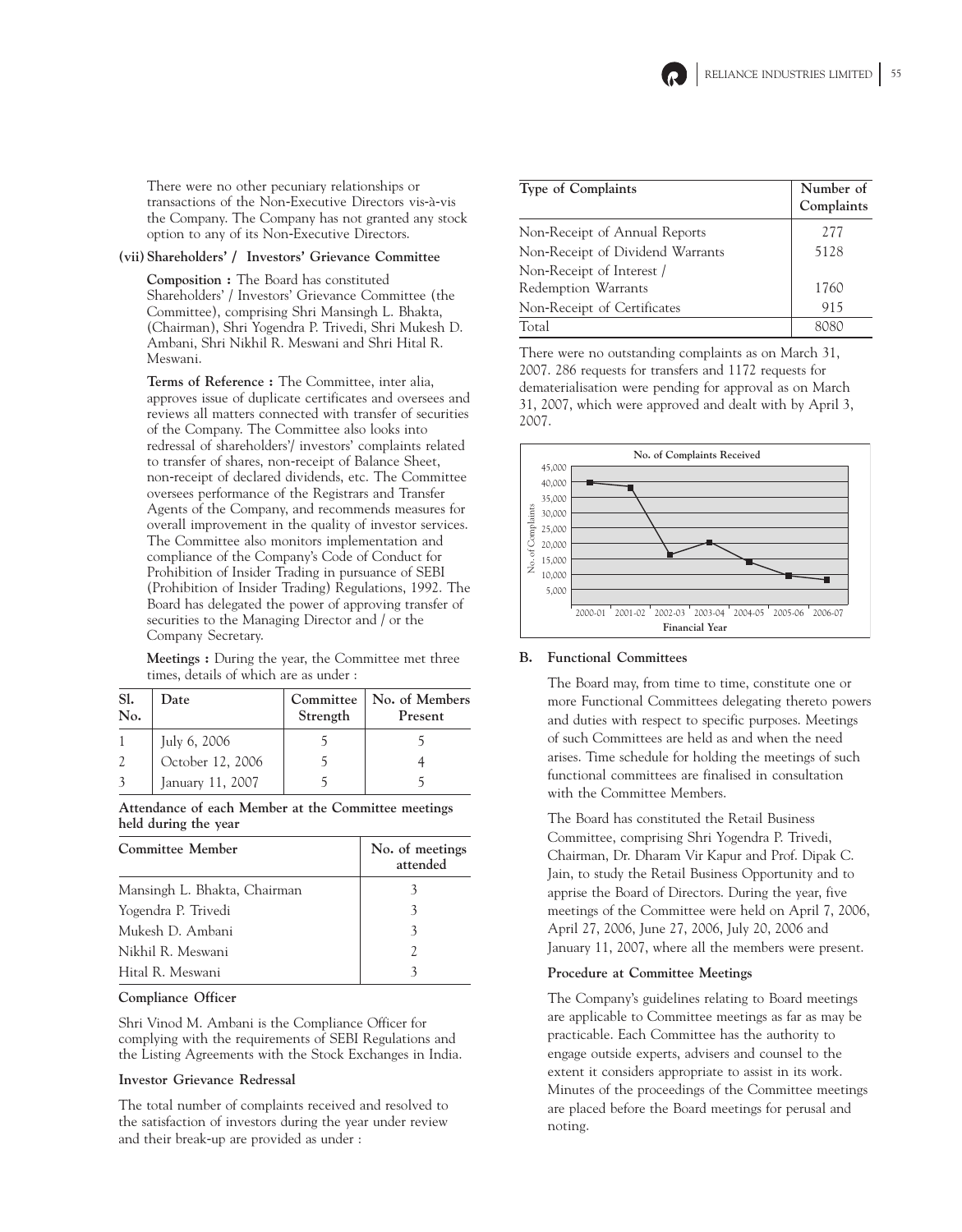## **7. Code of Business Conduct and Ethics for Directors and management personnel**

The Code of Business Conduct and Ethics for Directors and management personnel ('the Code'), as recommended by the Corporate Governance and Stakeholders' Interface Committee and adopted by the Board, is a comprehensive Code applicable to all Directors and management personnel. The Code while laying down, in detail, the standards of business conduct, ethics and governance, centres around the following theme :

"The Company's Board of Directors and management personnel are responsible for and are committed to setting the standards of conduct contained in this Code and for updating these standards, as appropriate, to ensure their continuing relevance, effectiveness and responsiveness to the needs of local and international investors and all other stakeholders as also to reflect corporate, legal and regulatory developments. This Code should be adhered to in letter and in spirit."

A copy of the Code has been put on the Company's website www.ril.com.

The Code has been circulated to all the members of the Board and management personnel and the compliance of the same is affirmed by them annually. A declaration signed by the Chairman & Managing Director is given below :

I hereby confirm that the Company has obtained from all the members of the Board and management personnel, affirmation that they have complied with the Code of Business Conduct and Ethics for Directors and management personnel in respect of the financial year 2006-07.

Mukesh D. Ambani

Chairman & Managing Director

## **8. Whistle Blower Mechanism**

The Company promotes ethical behaviour in all its business activities and has put in place mechanism of reporting illegal or unethical behaviour. Employees are free to report violations of laws, rules, regulations or unethical conduct to their immediate supervisor / notified person. The reports received from any employee will be reviewed by the Ethics Office and the Corporate Governance and Stakeholders' Interface Committee. The Directors and management personnel are obligated to maintain confidentiality of such reportings and ensure that the whistle blowers are not subjected to any discriminatory practices.

### **9. Subsidiary Monitoring Framework**

All the subsidiary companies of the Company are Board managed with their Boards having the rights and obligations to manage such companies in the best interest of their stakeholders. As a majority shareholder, the Company nominates its representatives on the Boards of subsidiary companies and monitors the performance of such companies, inter alia, by the following means –

- a) Financial statements, in particular the investments made by the unlisted subsidiary companies, are reviewed quarterly by the Audit Committee of the Company.
- b) All minutes of the meetings of the unlisted subsidiary companies are placed before the Company's Board regularly.
- c) A statement containing all significant transactions and arrangements entered into by the unlisted subsidiary companies is placed before the Company's Board.

Shri Yogendra P. Trivedi and Shri Mahesh P. Modi, Independent Directors of the Company have been appointed as Independent Directors on the Board of Reliance Petroleum Limited, a listed subsidiary of the Company. Prof. Dipak C. Jain, Independent Director of the Company has been appointed as a Director on the Board of Reliance Retail Limited, a subsidiary of the Company.

Brief of the Company's subsidiary companies as on March 31, 2007 are as under :

| Sl.<br>No.     | Name of the Subsidiary                                  | Country in<br>which<br>incorporated |
|----------------|---------------------------------------------------------|-------------------------------------|
| $\mathbf{1}$   | Reliance Industrial Investments and<br>Holdings Limited | India                               |
| 2              | Reliance Ventures Limited                               | India                               |
| 3              | Reliance Strategic Investments Limited                  | India                               |
| $\overline{4}$ | Reliance Industries (Middle East) DMCC                  | U.A.E.                              |
| 5              | Reliance Jamnagar Infrastructure Limited                | India                               |
| 6              | Reliance Petroleum Limited                              | India                               |
| 7              | Reliance Retail Limited                                 | India                               |
| 8              | Reliance Netherlands BV                                 | Netherlands                         |
| 9              | Reliance Haryana SEZ Limited                            | India                               |
| 10             | Ranger Farms Limited                                    | India                               |
| 11             | Retail Concepts & Services (India)<br>Private Limited   | India                               |
| 12             | Reliance Retail Insurance Broking Limited               | India                               |
| 13             | Reliance Dairy Foods Limited                            | India                               |
| 14             | Reliance Retail Finance Limited                         | India                               |
| 15             | Reliance Exploration & Production - DMCC                | U.A.E.                              |
| 16             | <b>RESO</b> Limited                                     | India                               |
| 17             | Reliance Global Management Services<br>Private Limited  | India                               |

### **10. General Body Meetings**

Location, date and time of the Annual General Meetings held during the preceding 3 years and the Special Resolutions passed thereat are as follows :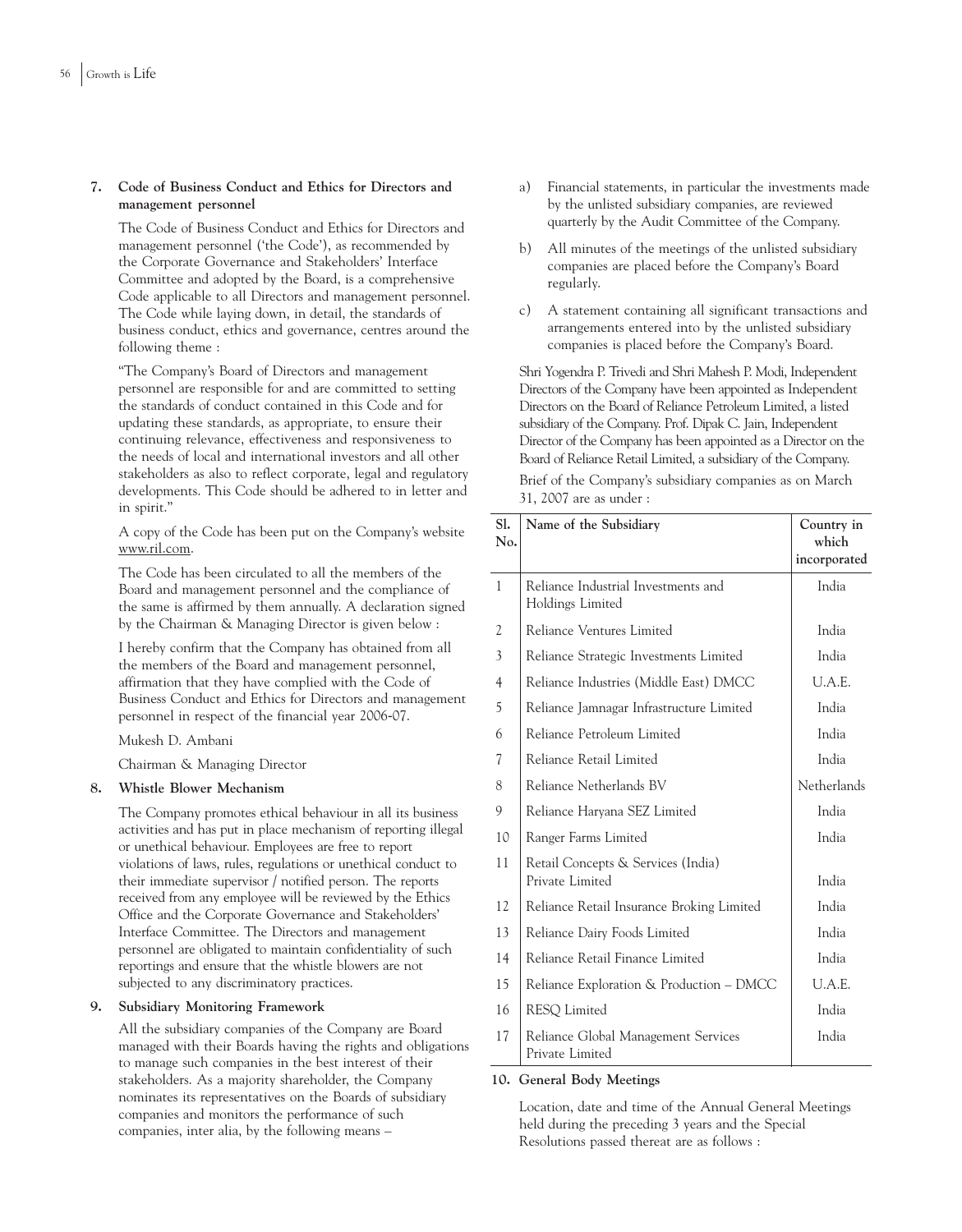

| Year    | Location                                                          | Date and<br>Time                | <b>Special Resolutions</b><br>passed                                                                                                                                                                                                                                   |
|---------|-------------------------------------------------------------------|---------------------------------|------------------------------------------------------------------------------------------------------------------------------------------------------------------------------------------------------------------------------------------------------------------------|
| 2003-04 | Birla Matushri<br>Sabhagar,<br>19 Marine Lines,<br>Mumbai-400 020 | June 24,<br>2004<br>11.00 a.m.  | No special resolution<br>passed.                                                                                                                                                                                                                                       |
| 2004-05 | Birla Matushri<br>Sabhagar,<br>19 Marine Lines,<br>Mumbai-400 020 | August 3,<br>2005<br>11.00 a.m. | 1. For re-appointment<br>of Shri Hardev Singh<br>Kohli as the Executive<br>Director of the<br>Company.<br>2. For payment of<br>commission to the<br>Directors of the<br>Company other than<br>the Managing<br>Director and<br>Wholetime Directors.                     |
| 2005-06 | Birla Matushri<br>Sabhagar,<br>19 Marine Lines,<br>Mumbai-400 020 | June 27,<br>2006<br>11.00 a.m.  | 1. For approving the<br>Employees Stock<br>Option Scheme for<br>granting stock options<br>to the employees of<br>the Company.<br>2. For extension of<br>the Employees Stock<br>Option Scheme to the<br>directors and<br>employees of the<br>Company's<br>subsidiaries. |

**Special Resolution Passed Through Postal Ballot :** A Special Resolution was passed on March 29, 2007, by the Company's members through postal ballot under Chapter XIII of the SEBI (Disclosure and Investor Protection) Guidelines, 2000 read with Section 81(1A) of the Companies Act, 1956, for preferential issue of 12,00,00,000 warrants @ Rs.1,402 per warrant to entities in the Promoter Group, convertible into an equal number of equity shares of the Company. Details of the aforesaid special resolution passed through postal ballot are as under –

**(a) Person who conducted the postal ballot exercise :** The Board appointed Dr. S. D. Israni, Practising Company Secretary, as the Scrutinizer to conduct postal ballot voting process. Dr. Israni conducted the process and submitted his report to the Chairman and Managing Director.

## **(b) Procedure followed :**

- (i) The Postal Ballot Notice and accompanying documents were despatched to shareholders under certificate of posting.
- (ii) A calendar of events along with Board Resolution was submitted to the Registrar of Companies, Maharashtra, Mumbai.
- **(c) Details of voting pattern :** After scrutinizing all the ballot forms received, the Scrutinizer reported that the

shareholders representing 99.94% of the total voting strength voted in favour of the resolution, based on which the results were declared and the resolution was carried with overwhelming majority.

**Court Convened Meetings :** On April 21, 2007, meetings of the shareholders, secured creditors (including debentureholders) and unsecured creditors of the Company convened by the Hon'ble High Court of Judicature at Bombay, were held wherein the Scheme of Amalgamation of Indian Petrochemicals Corporation Limited with the Company ('the Scheme') was approved with an overwhelming majority. The Scheme has since become effecitve on September 5, 2007, the Appointed Date of the Scheme being April 1, 2006.

**11.a Disclosures on materially significant related party transactions i.e. transactions of the Company of material nature, with its Promoters, the Directors or the management, their relatives, or subsidiaries, etc. that may have potential conflict with the interests of the Company at large**

None of the transactions with any of the related parties were in conflict with the interest of the Company. Attention of Members is drawn to the disclosures of transactions with the related parties set out in Notes on Accounts – Schedule ' O', forming part of the Annual Report.

The Company's major related party transactions are generally with its Subsidiaries and Associates. The related party transactions are entered into based on considerations of various business exigencies such as synergy in operations, sectoral specialisation and the Company's long term strategy for sectoral investments, optimization of market share, profitability, legal requirements, liquidity and capital resources of Subsidiaries and Associates.

All related party transactions are negotiated on arms length basis and are intended to further the interests of the Company.

## **b.Details of non-compliance by the Company, penalties, strictures imposed on the Company by Stock Exchanges or SEBI, or any other statutory authority, on any matter related to capital markets, during the last three years.**

There has been no instance of non-compliance by the Company on any matter related to capital markets during the last three years and hence no penalties or strictures have been imposed on the Company by the Stock Exchanges or SEBI or any other statutory authority.

## **c.Disclosure of Accounting Treatment**

Excess of the fair value of the net assets taken over by the Company over the fully paid up value of equity shares to be issued and allotted pursuant to the Scheme of Amalgamation of Indian Petrochemicals Corporation Limited with the Company (the Scheme) and stamp duty payable on Amalgamation amounting to Rs. 5,461.25 crore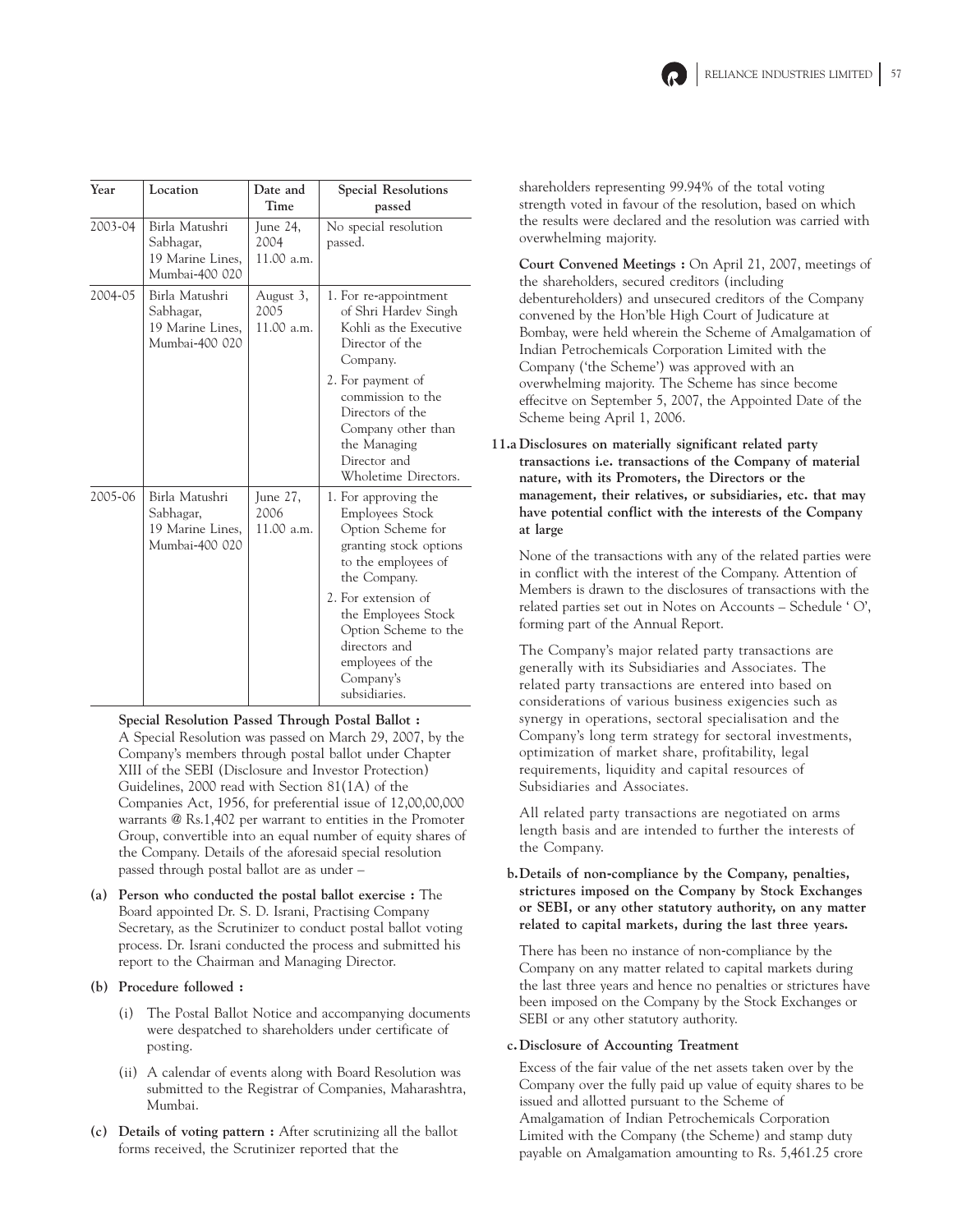have been credited to the Securities Premium Account as prescribed in the Scheme. Had the Scheme not prescribed this accounting treatment, the said amount would have been credited to Capital Reserve.

### **12. Means of Communication**

**Half Yearly Reports :** Half Yearly Reports covering financial results are sent to members at their registered addresses.

**Quarterly Results :** Quarterly Results are published in 'The Economic Times' and 'Maharashtra Times'.

**News Releases, Presentations etc. :** Official news releases, detailed presentations made to media, analysts, institutional investors, etc. are displayed on the Company's website www.ril.com.

**Website :** The Company's website www.ril.com contains a separate dedicated section 'Investor Relations' where shareholders information is available. Full Annual Report is also available on the website in a user- friendly and downloadable form.

**Annual Report :** Annual Report containing, inter alia, Audited Annual Accounts, Consolidated Financial Statements, Directors' Report, Auditors' Report, and other important information is circulated to members and others entitled thereto. The Management Discussion and Analysis (MD&A) Report forms part of the Annual Report.

**SEBI EDIFAR:** Annual Report, Quarterly Results, Shareholding Pattern etc. of the Company are also posted on the SEBI EDIFAR website www.sebiedifar.nic.in.

**Designated Exclusive email-id :** The Company has designated the following email-ids exclusively for investor servicing

- (a) For queries on Annual Report– investor\_relations@ril.com
- (b) For queries in respect of shares in physical mode rilinvestor@karvy.com

**Other Means :** The Company works on various means and ways for making the general meetings effective. Such means and ways include distribution of providing forms to the shareholders before the meeting starts by which means the shareholders can write their questions in advance of the meetings, in addition to their opportunity to ask questions at the meeting.

**Shareholders' Feedback Survey :** Along with the last year's Annual Report, the Company sent shareholders' feedback form seeking shareholders' views on various matters relating to the Annual Report and investor services.

The shareholders were requested to rate the services on five parameters, viz., (1) Excellent, (2) Very Good, (3) Good, (4) Satisfactory and (5) Unsatisfactory.

Many shareholders participated and sent their feedback to the Company during the year. An analysis of the feedback received from the shareholders is given hereunder –

Itemwise Rating

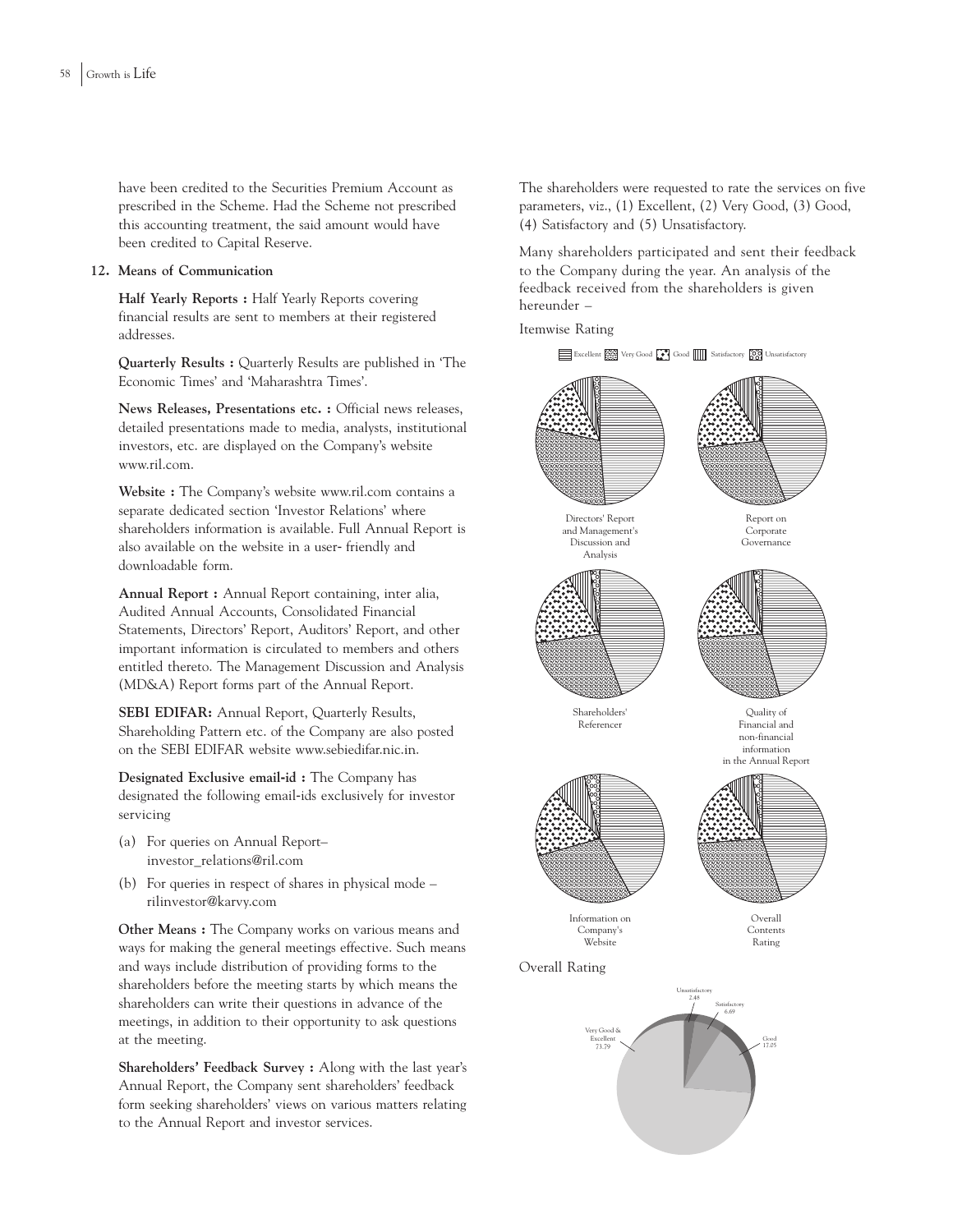

### **13. General Shareholder Information**

**13.1Company Registration Details :** The Company is registered in the State of Maharashtra, India. The Corporate Identity Number (CIN) allotted to the Company by the Ministry of Corporate Affairs (MCA) is L17110MH1973PLC019786.

## **13.2Annual General Meeting:**

Day, Date, Time and Venue

Friday, October 12, 2007 at 11.00 a.m.

Birla Matushri Sabhagar,

19, New Marine Lines,

Mumbai 400020

**13.3Financial Year :** April 1 to March 31

### **13.4Book Closure Period**

Friday, October 5, 2007 to Friday, October 12, 2007 (both days inclusive), for AGM

#### **13.5Dividend Payment Date**

Interim Dividend was paid on March 23, 2007

**13.6Listing of Equity Shares, Debt Securities and Global Depository Receipts (GDRs) on Stock Exchanges, Payment of Listing Fee, Stock Codes etc.**

| Exchange                 | Code / Trading<br>Symbol | ISIN /<br><b>CUSIP</b> |  |  |
|--------------------------|--------------------------|------------------------|--|--|
|                          |                          |                        |  |  |
| <b>Equity Shares</b>     |                          |                        |  |  |
| <b>Bombay Stock</b>      | 500325                   |                        |  |  |
| Exchange Limited, (BSE), |                          |                        |  |  |
| Phiroze Jeejeebhoy       |                          |                        |  |  |
| Towers, Dalal Street,    |                          |                        |  |  |
| Mumbai 400 001           |                          |                        |  |  |
| National Stock Exchange  | RELIANCE EQ              | <b>INF002A01018</b>    |  |  |
| of India Limited (NSE),  |                          |                        |  |  |
| "Exchange Plaza",        |                          |                        |  |  |
| Bandra-Kurla Complex,    |                          |                        |  |  |
| Bandra (E),              |                          |                        |  |  |
| Mumbai 400 051           |                          |                        |  |  |
|                          |                          |                        |  |  |

## **GDRs**

| Luxembourg Stock                           | <b>RILYP</b> | 759470107 |
|--------------------------------------------|--------------|-----------|
| Exchange.                                  |              |           |
| 11, Avenue de la Porte-Neuve,              |              |           |
| L-2227 Luxembourg                          |              |           |
| Also traded on PORTAL System (NASDAQ, USA) |              |           |
| and SEAQ System (London Stock Exchange).   |              |           |

#### **Overseas Depository**

The Bank of New York Mellon Corporation 101 Barclay Street New York NY 10286 USA

## **Domestic Custodian**

ICICI Bank Limited Empire Complex, E7/F7, 1st Floor, 414, Senapati Bapat Marg, Lower Parel, Mumbai-400 013

**Payment of Listing Fees :** Annual listing fee for the year 2007-08 (as applicable) has been paid by the Company to BSE and NSE. Annual maintenance and listing agency fee for the calendar year 2006 has been paid by the Company to the Luxembourg Stock Exchange.

### **Debt Securities**

The Wholesale Debt Market (WDM) Segment of NSE.

### **Debenture Trustees**

Axis Bank Limited Maker Tower F, 13th Floor, Cuffe Parade, Colaba, Mumbai 400 005 IDBI Trusteeship Services Limited Asian Building, Ground Floor, 17, R. Kamani Marg, Ballard Estate, Mumbai 400 023

## **13.7 Stock Market Data**

|                  | <b>Bombay Stock</b> |           | <b>National Stock</b> |           |  |  |
|------------------|---------------------|-----------|-----------------------|-----------|--|--|
|                  | Exchange (BSE)      |           | Exchange (NSE)        |           |  |  |
|                  | (In Rs. per share)  |           | (In Rs. per share)    |           |  |  |
|                  | Month's             | Month's   | Month's               | Month's   |  |  |
|                  | High Price          | Low Price | High Price            | Low Price |  |  |
| April 2006       | 1,029.45            | 796.00    | 1,050.00              | 801.00    |  |  |
| May 2006         | 1,195.00            | 806.00    | 1,184.40              | 840.00    |  |  |
| June 2006        | 1,062.00            | 810.00    | 1,064.00              | 807.00    |  |  |
| <b>July 2006</b> | 1,100.00            | 941.65    | 1,100.00              | 941.50    |  |  |
| August 2006      | 1,144.90            | 940.00    | 1,139.90              | 952.00    |  |  |
| September 2006   | 1,189.90            | 1,075.20  | 1,196.80              | 1,073.10  |  |  |
| October 2006     | 1,240.20            | 1,138.15  | 1,240.00              | 1,138.50  |  |  |
| November 2006    | 1,315.90            | 1,220.15  | 1,315.95              | 1,220.10  |  |  |
| December 2006    | 1,350.00            | 1,181.00  | 1,309.00              | 1,176.35  |  |  |
| January 2007     | 1,409.00            | 1,252.55  | 1,428.00              | 1,264.10  |  |  |
| February 2007    | 1,445.00            | 1,341.10  | 1,444.40              | 1,305.10  |  |  |
| March 2007       | 1,420.00            | 1,250.00  | 1,383.80              | 1,248.20  |  |  |

Source: BSE & NSE websites

The closing market price on September 10, 2007 is Rs. 1,987.20 per equity share on BSE and Rs. 1,985.60 on NSE.

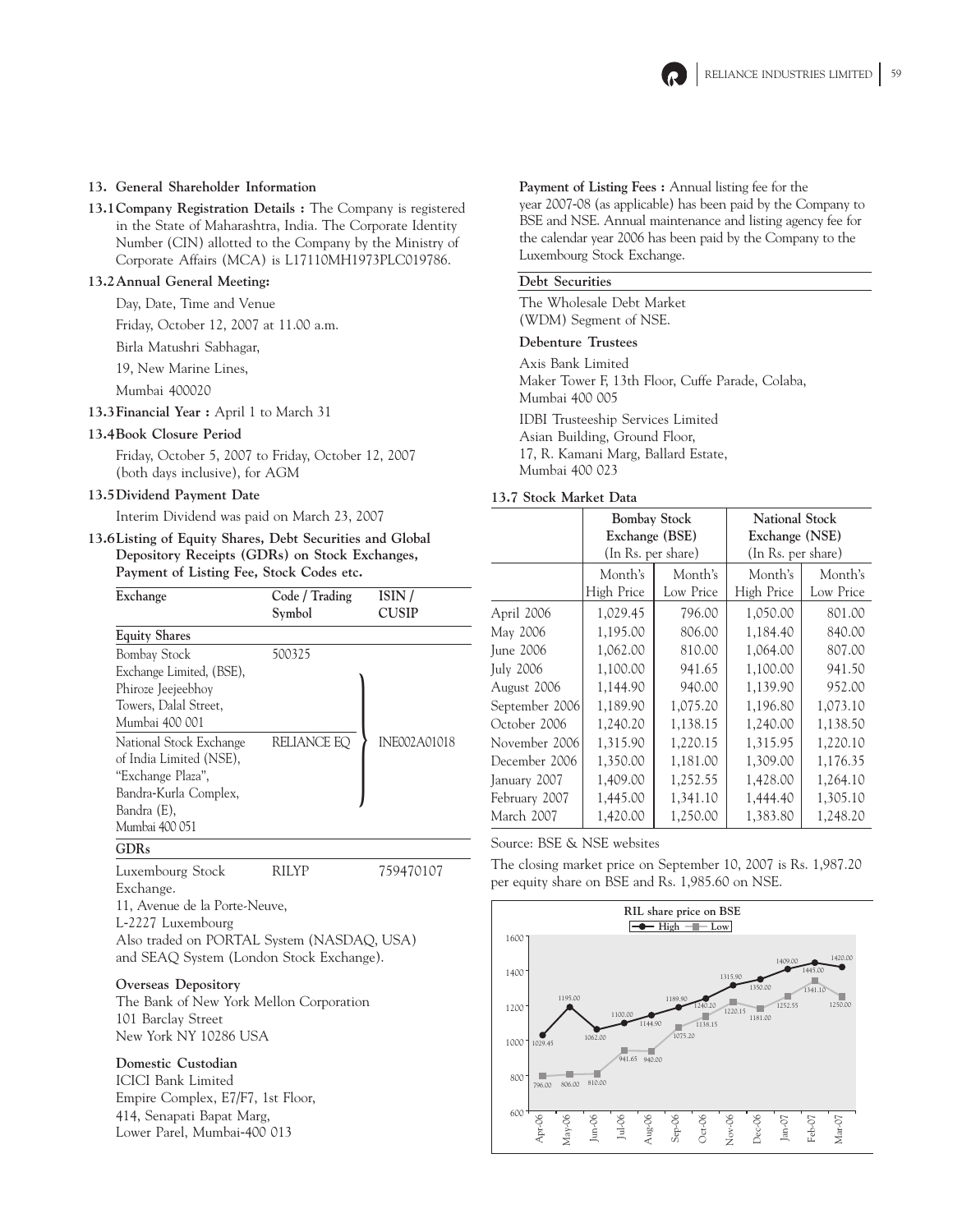

**13.8 Share price performance in comparison to broad based indices – BSE Sensex and NSE Nifty**

|  |                                        |  |  |  | RIL share price performance relative to BSE Sensex |  |
|--|----------------------------------------|--|--|--|----------------------------------------------------|--|
|  | based on share price on March 31, 2007 |  |  |  |                                                    |  |

| Percentage Change in   |                                           |        |           |  |  |  |
|------------------------|-------------------------------------------|--------|-----------|--|--|--|
|                        | <b>RIL Share</b><br>Sensex   RIL relative |        |           |  |  |  |
|                        | price                                     |        | to Sensex |  |  |  |
| Financial Year 2006-07 | 71.85                                     | 15.89  | 48.29     |  |  |  |
| 2 years                | 225.15                                    | 101.33 | 61.50     |  |  |  |
| 3 years                | 229.92                                    | 133.82 | 41.10     |  |  |  |
| 5 years                | 490.34                                    | 276.79 | 56.68     |  |  |  |
| 10 years               | 1258.71                                   | 288.95 | 249.33    |  |  |  |

**RIL share price performance relative to Nifty based on share price on March 31, 2007**

| Percentage Change in   |                           |        |                                |  |  |
|------------------------|---------------------------|--------|--------------------------------|--|--|
|                        | <b>RIL Share</b><br>price |        | Nifty RIL relative<br>to Nifty |  |  |
| Financial Year 2006-07 | 72.29                     | 12.31  | 53.40                          |  |  |
| 2 years                | 225.55                    | 87.73  | 73.41                          |  |  |
| 3 years                | 230.39                    | 115.68 | 53.19                          |  |  |
| 5 Years                | 491.97                    | 238.32 | 74.97                          |  |  |
| 10 Years               | 1252.88                   |        | 242.79                         |  |  |

## **13.9 Registrar and Transfer Agents:**

Karvy Computershare Private Limited 46, Avenue 4, Street No.1 Banjara Hills Hyderabad 500 034 E-Mail: rilinvestor@karvy.com Telephone Nos. : +91-40-23320666 / 23320711/ 23323037 Fax No.: +91 40 2332 3058

List of Investor Service Centres of Karvy Computershare Private Limited forms part of the Annual Report.

## **13.10 Share Transfer System**

Presently, the share transfers which are received in physical form are processed and the share certificates returned within a period of 7 days from the date of receipt, subject to the documents being valid and complete in all respects. The Board has delegated the authority for approving transfer, transmission etc. of the Company's securities to the Managing Director and /or Company Secretary. A summary of transfer / transmission of securities of the Company so approved by the Managing Director / Company Secretary, is placed at every Board Meeting. The Company obtains from a Company Secretary in Practice half-yearly certificate of compliance with the share transfer formalities as required under Clause 47(c) of the Listing Agreement with Stock Exchanges and files a copy of the certificate with the Stock Exchanges.

### **13.11 Distribution of Shareholding as on March 31, 2007**



**Share Ownership Pattern as on March 31, 2007**

| Sl.            | Name of the Shareholder(s)         | No. of        | $%$ of       |
|----------------|------------------------------------|---------------|--------------|
| No.            |                                    | <b>Shares</b> | Total        |
|                |                                    |               | <b>Share</b> |
|                |                                    |               | Holding      |
| $\mathbf{1}$   | Promoter & Promoter Group*         | 710370687     | 50.98        |
| $\overline{2}$ | Mutual Funds & Unit Trust of India | 34520821      | 2.48         |
| 3              | Banks, Financial Institutions and  |               |              |
|                | Insurance Companies                | 76551933      | 5.50         |
| $\frac{4}{5}$  | Foreign Institutional Investors    | 271623991     | 19.49        |
|                | Private Corporate Bodies           | 59562329      | 4.27         |
| 6              | Indian Public                      | 179375149     | 12.87        |
| 7              | Non Resident Indians/Overseas      | 11566390      | 0.83         |
|                | Corporate Bodies                   |               |              |
| 8              | Depository under GDR facility      | 49936741      | 3.58         |
|                | Grand Total                        | 1393508041    | 100.00       |

\* The Company (RIL) was founded by late Shri Dhirubhai Ambani. Shri Mukesh D. Ambani is the Promoter of the Company.

### **Top 10 Shareholders**

| Sl.              | Name of the Shareholder(s)           | No. of        | $%$ of  |
|------------------|--------------------------------------|---------------|---------|
| N <sub>0</sub> . |                                      | <b>Shares</b> | Total   |
|                  |                                      |               | Share   |
|                  |                                      |               | Holding |
| $\mathbf{1}$     | Petroleum Trust (through Trustees    | 104660154     | 7.51    |
|                  | for sole beneficiary-                |               |         |
|                  | M/s. Reliance Industrial Investments |               |         |
|                  | and Holdings Ltd.)                   |               |         |
|                  | Life Insurance Corporation of India  | 62750482      | 4.50    |
| $\frac{2}{3}$    | Eklavya Mercantile Private Limited   | 61337013      | 4.40    |
| $\frac{4}{5}$    | Bhumika Trading Private Limited      | 60598878      | 4.35    |
|                  | Ekansha Enterprise Private Limited   | 59709857      | 4.28    |
| 6                | The Bank of New York as Depository   |               |         |
|                  | $(for$ GDRs $)$                      | 49936741      | 3.58    |
| 7                | Reliance Enterprises Limited         | 44781625      | 3.21    |
| 8                | Bahar Trading Private Limited        | 43328996      | 3.11    |
| 9                | Anumati Mercantile Private Limited   | 43109368      | 3.09    |
| 10               | Madhuban Merchandise Private Limited | 34233723      | 2.46    |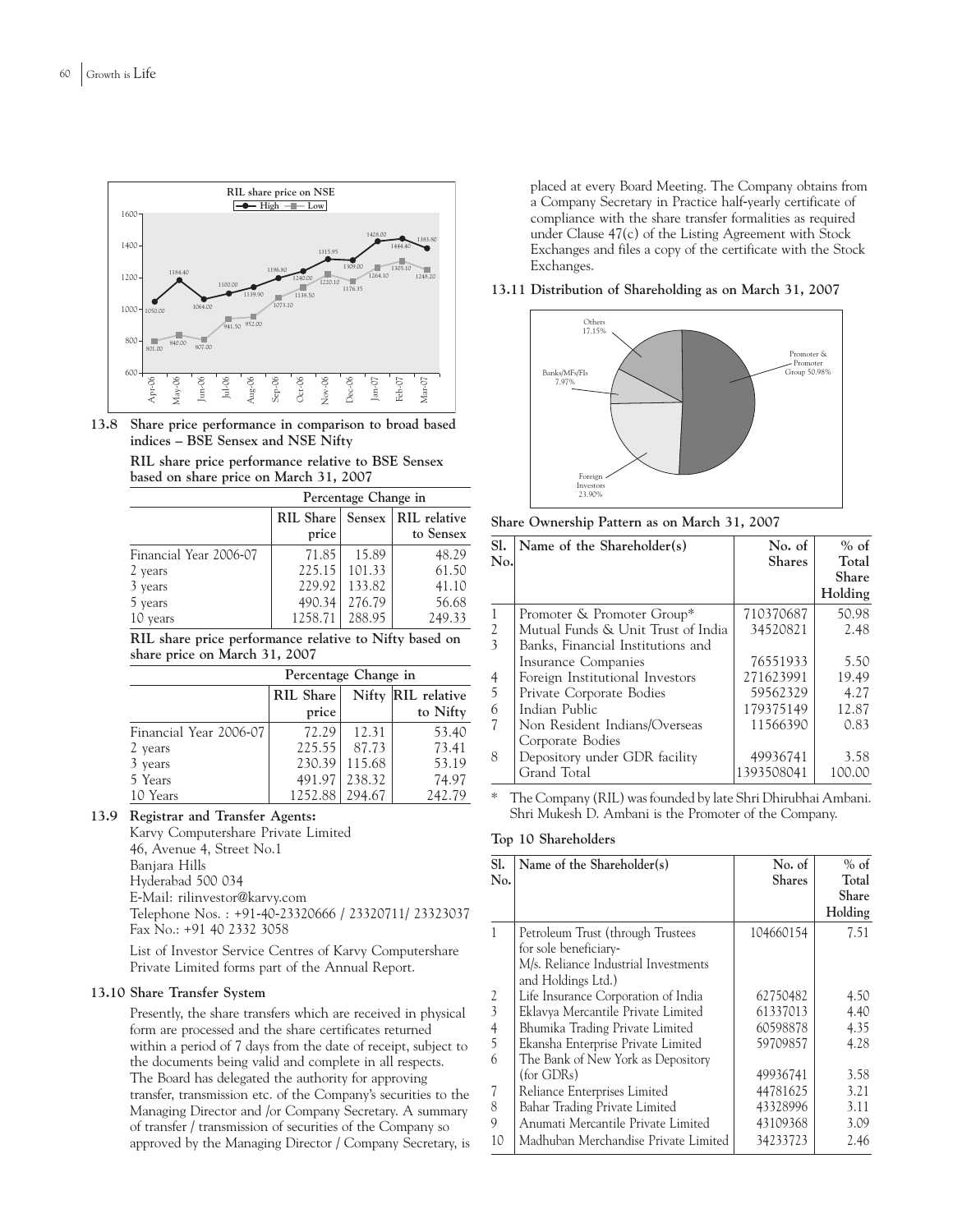

## **Shareholding Pattern by Size**

|                |                      | Electronic |               |                                  |         | Physical |                                  | Total   |            |                                  |  |
|----------------|----------------------|------------|---------------|----------------------------------|---------|----------|----------------------------------|---------|------------|----------------------------------|--|
| Sl.<br>No.     | Category<br>(Shares) | Holders    | <b>Shares</b> | $%$ to<br>total<br><b>Shares</b> | Holders | Shares   | $%$ to<br>total<br><b>Shares</b> | Holders | Shares     | $%$ to<br>total<br><b>Shares</b> |  |
|                | $1 - 500$            | 745423     | 61356952      | 4.62                             | 1102501 | 51448449 | 79.18                            | 1847924 | 112805401  | 8.10                             |  |
| $\mathfrak{2}$ | $501 - 1000$         | 24205      | 17147759      | 1.29                             | 6514    | 4478450  | 6.89                             | 30719   | 21626209   | 1.55                             |  |
| 3              | 1001 - 2000          | 9300       | 12932350      | 0.97                             | 1813    | 2477425  | 3.81                             | 11113   | 15409775   | 1.11                             |  |
| $\overline{4}$ | 2001 - 3000          | 2467       | 6067006       | 0.46                             | 399     | 979079   | 1.51                             | 2866    | 7046085    | 0.51                             |  |
| 5              | 3001 - 4000          | 1010       | 3532656       | 0.27                             | 162     | 570142   | 0.88                             | 1172    | 4102798    | 0.29                             |  |
| 6              | 4001 - 5000          | 606        | 2760042       | 0.21                             | 93      | 424174   | 0.65                             | 699     | 3184216    | 0.23                             |  |
| $\overline{7}$ | 5001 - 10000         | 934        | 6625448       | 0.50                             | 106     | 758233   | 1.17                             | 1040    | 7383681    | 0.53                             |  |
| 8              | 10001 - 20000        | 440        | 6237283       | 0.47                             | 48      | 659333   | 1.01                             | 488     | 6896616    | 0.49                             |  |
| 9              | Above 20000          | 1082       | 1211869239    | 91.22                            | 36      | 3184021  | 4.90                             | 1118    | 1215053260 | 87.19                            |  |
|                | <b>TOTAL</b>         | 785467     | 1328528735    | 100.00                           | 1111672 | 64979306 | 100.00                           | 1897139 | 1393508041 | 100.00                           |  |

## **Geographical Distribution of Shareholders**

|                |                     | Electronic |         |               | Physical |         |         | Total         |      |                |         |               |         |
|----------------|---------------------|------------|---------|---------------|----------|---------|---------|---------------|------|----------------|---------|---------------|---------|
| Sr.<br>No.     | Name of<br>the City | Holders    | $%$ age | <b>Shares</b> | $%$ age  | Holders | $%$ age | Shares  % age |      | Holders        | $%$ age | <b>Shares</b> | $%$ age |
| 1              | Mumbai              | 192376     | 10.14   | 1240719008    | 89.04    | 192254  | 10.13   | 17383566      | 1.25 | 3 84 630       | 20.27   | 1258102574    | 90.28   |
| $\overline{2}$ | Delhi               | 65598      | 3.46    | 14756134      | 1.06     | 99042   | 5.22    | 5784278       | 0.42 | 1 64 640       | 8.68    | 20540412      | 1.47    |
| 3              | Ahmedabad           | 45984      | 2.42    | 13078956      | 0.94     | 67703   | 3.57    | 3184070       | 0.23 | 1 13 687       | 5.99    | 16263026      | 1.17    |
| $\overline{4}$ | Kolkata             | 35959      | 1.90    | 6861090       | 0.49     | 45931   | 2.42    | 2552765       | 0.18 | 81 890         | 4.32    | 9413855       | 0.68    |
| 5              | Bangalore           | 30892      | 1.63    | 4528628       | 0.32     | 32119   | 1.69    | 2240806       | 0.16 | 63 011         | 3.32    | 6769434       | 0.49    |
| 6              | Chennai             | 26634      | 1.40    | 5388108       | 0.39     | 30434   | 1.60    | 1602883       | 0.12 | 57 068         | 3.01    | 6990991       | 0.50    |
| 7              | Pune                | 26633      | 1.40    | 4473747       | 0.32     | 22908   | 1.21    | 1400121       | 0.10 | 49 541         | 2.61    | 5873868       | 0.42    |
| 8              | Hyderabad           | 19162      | 1.01    | 2272445       | 0.16     | 26124   | 1.38    | 1244066       | 0.09 | 45 28 6        | 2.39    | 3516511       | 0.25    |
| 9              | Vadodara            | 18556      | 0.98    | 2404705       | 0.17     | 22341   | 1.18    | 1132813       | 0.08 | 40 897         | 2.16    | 3537518       | 0.25    |
| 10             | Others              | 323673     | 17.06   | 34045914      | 2.44     | 572816  | 30.19   | 28453938      | 2.04 | 8 9 6 4 8 9    | 47.25   | 62499852      | 4.49    |
|                | Total               | 785467     | 41.40   | 1328528735    | 95.34    | 1111672 | 58.60   | 64979306      |      | 4.66 18 97 139 | 100.00  | 13935 08 041  | 100.00  |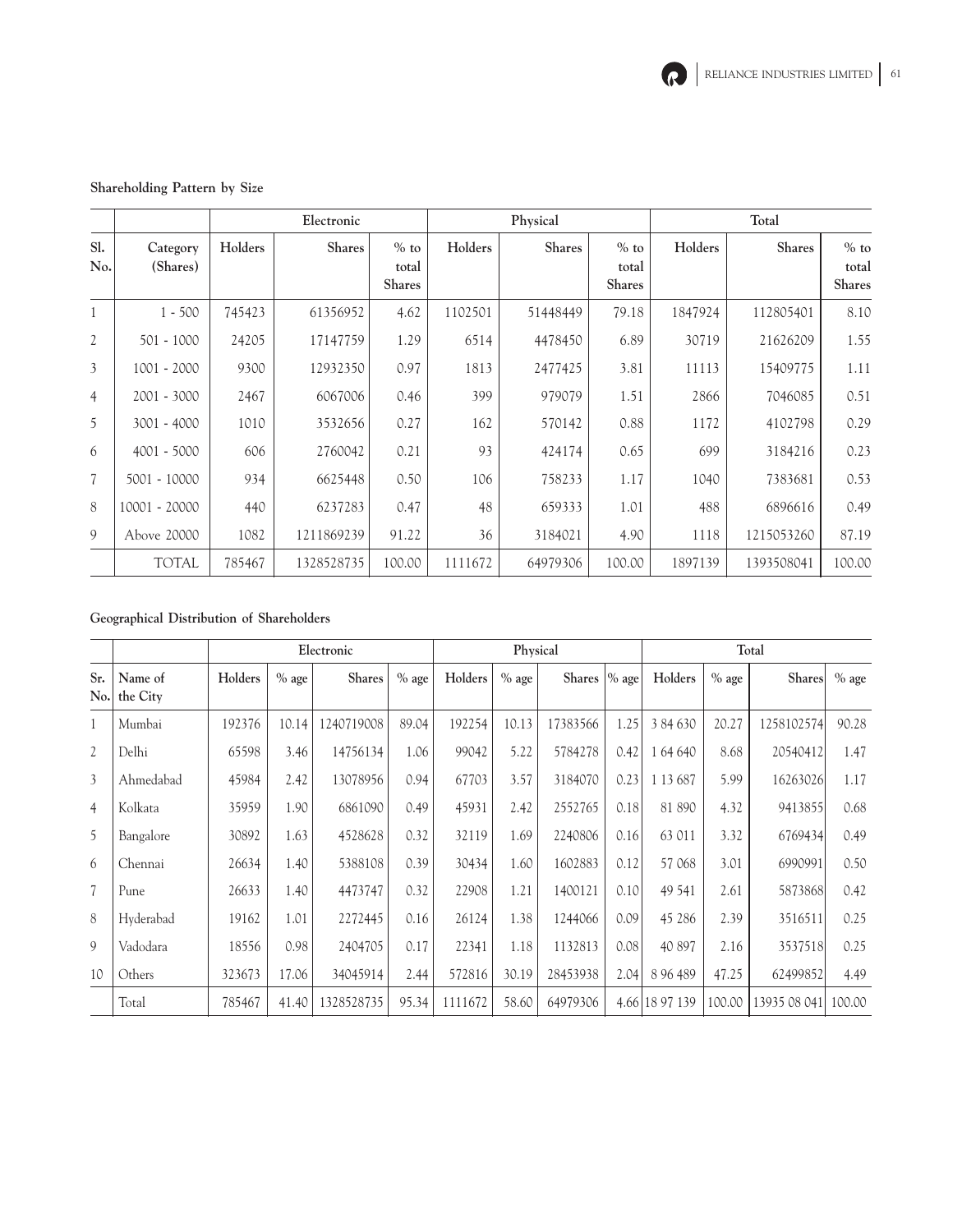**13.12 Build up of Equity Share Capital**

| SI.<br>No.     | Particulars                                                                      | Allotment Date     | No. of Shares |
|----------------|----------------------------------------------------------------------------------|--------------------|---------------|
| 1              | Subscribers to Memorandum                                                        | October 19, 1975   | 1 100         |
| $\mathfrak{2}$ | Shareholders of Reliance Textile Industries Limited<br>(Merged with the Company) | May 9, 1977        | 59 50 000     |
| 3              | Conversion of Loan                                                               | September 28, 1979 | 9 40 000      |
| 4              | Rights Issue - I                                                                 | December 31, 1979  | 6 47 832      |
| 5              | Bonus Issue - I                                                                  | September 19, 1980 | 45 23 359     |
| 6              | Debenture - Series - I Conversion                                                | December 31, 1980  | 8 40 5 75     |
| 7              | Consolidation of Fractional Coupon Shares                                        | May 15, 1981       | 24 673        |
| 8              | Conversion of Loan                                                               | June 23, 1981      | 2 43 200      |
| 9              | Conversion of Loan                                                               | September 22, 1981 | 1 40 800      |
| 10             | Rights Issue - II                                                                | October 6, 1981    | 23 80 518     |
| 11             | Debenture - Series - II Conversion                                               | December 31, 1981  | 8 42 529      |
| 12             | Debenture - Series - I Conversion - Phase II                                     | December 31, 1981  | 27 168        |
| 13             | Shareholders of Sidhpur Mills Co Limited (Merged with the Company)               | April 12, 1982     | 81 059        |
| 14             | Rights Issue - II NRIs                                                           | June 15, 1982      | 774           |
| 15             | Debenture - Series - III Conversion                                              | August 31, 1982    | 19 20 000     |
| 16             | Rights Issue - II                                                                | September 9, 1982  | 41            |
| 17             | Shareholders of Sidhpur Mills Co Limited (Merged with the Company) - II          | December 29, 1982  | 1942          |
| 18             | Bonus Issue- II                                                                  | September 30, 1983 | 1 11 39 564   |
| 19             | Shareholders of Sidhpur Mills Co Limited (Merged with the Company) - III         | September 30, 1983 | 371           |
| 20             | Debenture - Series - IV Conversion                                               | September 30, 1983 | 64 00 000     |
| 21             | Shareholders of Sidhpur Mills Co Limited (Merged with the Company) - IV          | April 5, 1984      | 617           |
| 22             | Shareholders of Sidhpur Mills Co Limited (Merged with the Company) - V           | June 20, 1984      | 50            |
| 23             | Debenture - Series - I Conversion                                                | October 1, 1984    | 97 66 783     |
| 24             | Debenture - Series - II Conversion                                               | December 31, 1984  | 2 16 5 71     |
| 25             | Shareholders of Sidhpur Mills Co Limited (Merged with the Company) - VI          | January 31, 1985   | 91            |
| 26             | Consolidation of Fractional Coupon Shares                                        | April 30, 1985     | 45 005        |
| 27             | Debenture - Series - E Conversion                                                | April 30, 1985     | 53 33 333     |
| 28             | Debenture - Series - III Conversion                                              | July 5, 1985       | 52 835        |
| 29             | Debenture - Series - IV Conversion                                               | December 17, 1985  | 42 871        |
| 30             | Shareholders of Sidhpur Mills Co Limited (Merged with the Company) - VII         | December 31, 1985  | 106           |
| 31             | Consolidation of Fractional Coupon Shares                                        | December 31, 1985  | 610           |
| 32             | Shareholders of Sidhpur Mills Co Limited (Merged with the Company) - VIII        | November 15, 1986  | 40 284        |
| 33             | Shareholders of Sidhpur Mills Co Limited (Merged with the Company) - IX          | April 1, 1987      | 169           |
| 34             | Debenture - Series - G Conversion                                                | August 1, 1987     | 6 60 30 100   |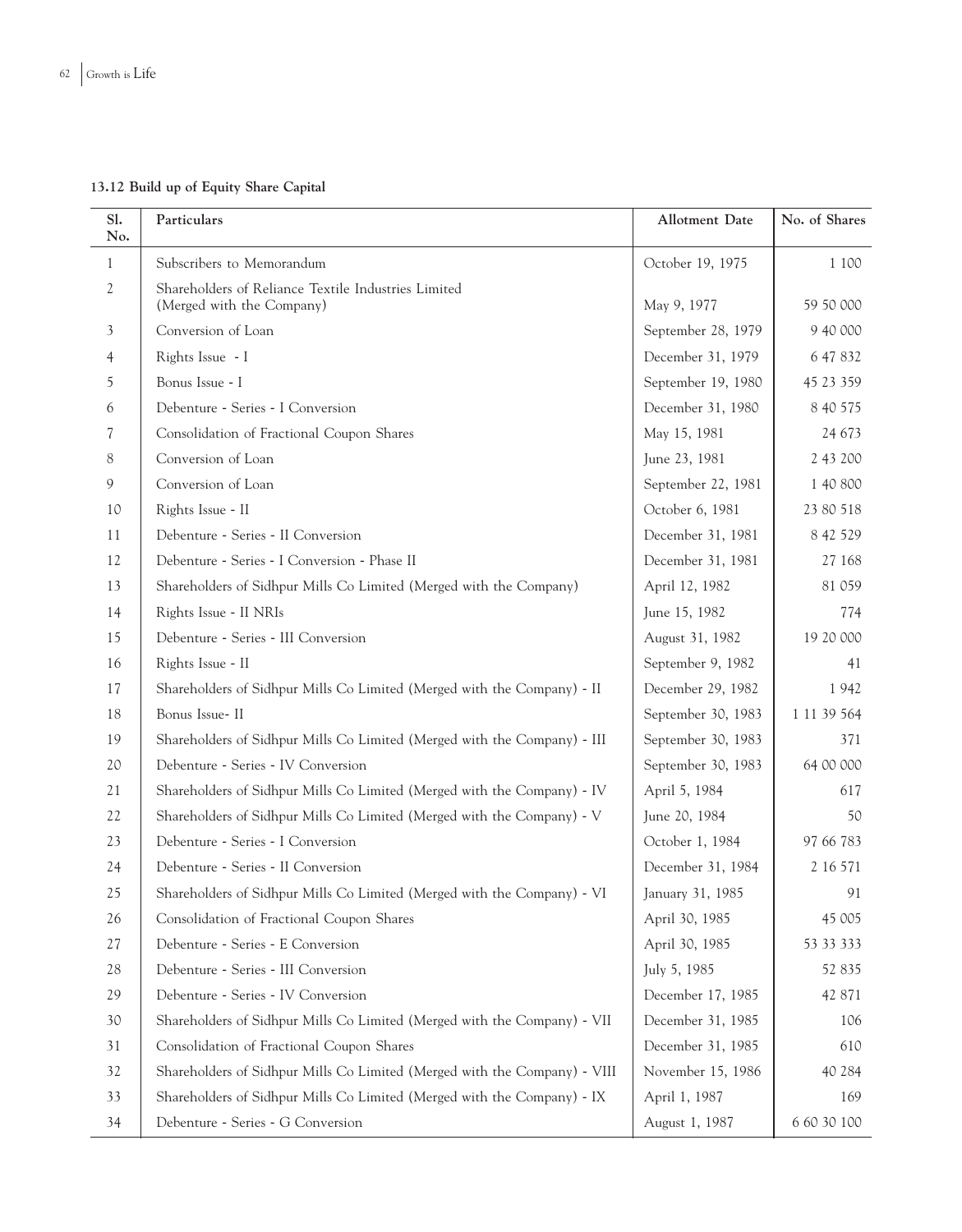

| Sl.<br>No. | Particulars                                                                                                   | <b>Allotment Date</b> | No. of Shares |
|------------|---------------------------------------------------------------------------------------------------------------|-----------------------|---------------|
| 35         | Rights Issue - III                                                                                            | February 4, 1988      | 3 15 71 695   |
| 36         | Debenture - Series - G Conversion                                                                             | February 4, 1988      | 29 35 380     |
| 37         | Shareholders of Sidhpur Mills Co Limited (Merged with the Company) - X                                        | June 2, 1988          | 25            |
| 38         | Shareholders of Sidhpur Mills Co Limited (Merged with the Company) - XI                                       | October 31, 1988      | 10            |
| 39         | Shareholders of Sidhpur Mills Co Limited (Merged with the Company) - XII                                      | November 29, 1990     | 322           |
| 40         | Shareholders of Sidhpur Mills Co Limited (Merged with the Company) - XIII                                     | May 22, 1991          | 46            |
| 41         | Shareholders of Sidhpur Mills Co Limited (Merged with the Company) - XIV                                      | October 10, 1991      | 25            |
| 42         | Euro Issue- GDR-I                                                                                             | June 3, 1992          | 1 84 00 000   |
| 43         | Shareholders of Sidhpur Mills Co Limited (Merged with the Company)                                            |                       | 4 0 6 0       |
| 44         | Shareholders of Reliance Petrochemicals Limited<br>(Merged with the Company)                                  | December 4, 1992      | 7 49 42 763   |
| 45         | Loan Conversion                                                                                               | July 7, 1993          | 3 16 667      |
| 46         | Debenture - Series - H Conversion                                                                             | August 26, 1993       | 3 64 60 000   |
| 47         | Warrant Conversion (Debenture - Series F)                                                                     | August 26, 1993       | 1 03 16 092   |
| 48         | Euro Issue GDR - II                                                                                           | February 23, 1994     | 2 55 32 000   |
| 49         | Loan Conversion                                                                                               | March 1, 1994         | 18 38 950     |
| 50         | Warrant Conversion (Debenture - Series J)                                                                     | August 3, 1994        | 87 40 000     |
| 51         | Private Placement of Shares                                                                                   | October 21, 1994      | 2 45 45 450   |
| 52         | Conversion of Reliance Petrochemicals Limited Debentures                                                      | December 22, 1994     | 75 472        |
| 53         | Shareholders of Reliance Polypropylene Limited and<br>Reliance Polyethylene Limited (Merged with the Company) | March 16, 1995        | 9 95 75 915   |
| 54         | Warrants Conversion                                                                                           | March 10, 1995        | 74 80 000     |
| 55         | Conversion of 3.5% ECB Due 1999 - I                                                                           | May 24, 1997          | 544           |
| 56         | Conversion of 3.5% ECB Due 1999 - II                                                                          | July 11, 1997         | 13 31 042     |
| 57         | Conversion of 3.5% ECB Due 1999 - III                                                                         | July 22, 1997         | 6 05 0 68     |
| 58         | Conversion of 3.5% ECB Due 1999 - IV                                                                          | September 13, 1997    | 18 64 766     |
| 59         | Conversion of 3.5% ECB Due 1999 - V                                                                           | October 22, 1997      | 18 15 755     |
| 60         | Conversion of 3.5% ECB Due 1999 - VI                                                                          | November 4, 1997      | 1 03 4 75     |
| 61         | Bonus Issue - III                                                                                             | December 20, 1997     | 46 60 90 452  |
| 62         | Conversion of 3.5% ECB Due 1999 - VII                                                                         | December 4, 1997      | 15 68 499     |
| 63         | Conversion of 3.5% ECB Due 1999 - VIII                                                                        | September 27, 1999    | 7 6 2 4       |
| 64         | Conversion of Warrants                                                                                        | January 12, 2000      | 12 00 00 000  |
| 65         | Shareholders of Reliance Petroleum Limited (Merged with the Company)                                          | October 23, 2002      | 34 26 20 509  |
|            | Total                                                                                                         |                       | 139 63 77 536 |
|            | Less: Shares Bought Back and extinguished                                                                     |                       | 28 69 495     |
|            | Total Equity as on March 31, 2007                                                                             |                       | 139 35 08 041 |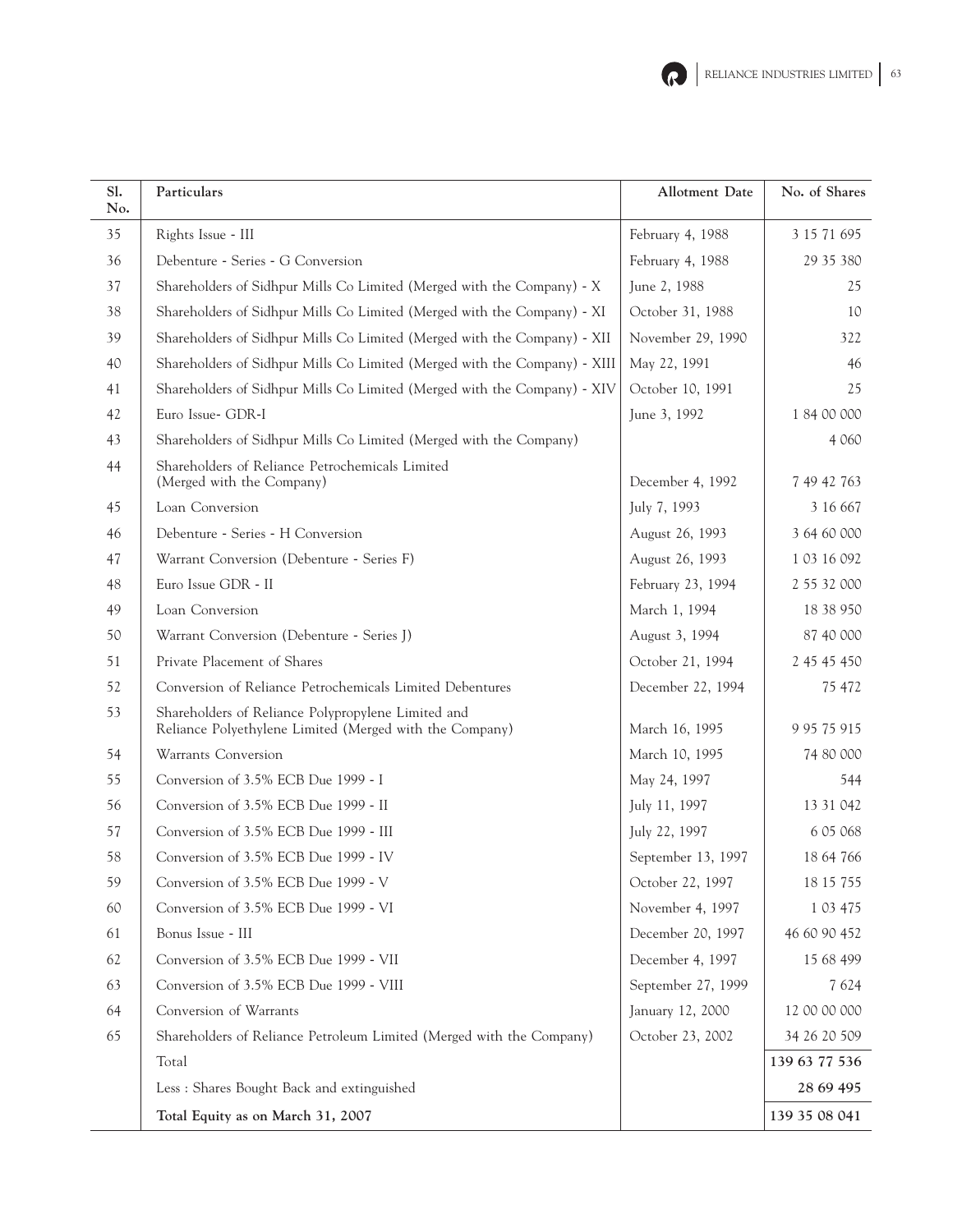### **13.13 Corporate Benefits**

### **Dividend Declared for the last 10 Years**

| Financial Year | Dividend Declaration<br>Date | Dividend<br>Rate $(\% )$ |
|----------------|------------------------------|--------------------------|
| 2006-07        | 10/03/2007                   | 110.00                   |
| 2005-06        | 27/06/2006                   | 100.00                   |
| 2004-05        | 03/08/2005                   | 75.00                    |
| 2003-04        | 24/06/2004                   | 52.50                    |
| 2002-03        | 16/06/2003                   | 50.00                    |
| 2001-02        | 31/10/2002                   | 47.50                    |
| 2000-01        | 15/06/2001                   | 42.50                    |
| 1999-00        | 13/06/2000                   | 40.00                    |
| 1998-99        | 24/06/1999                   | 37.50                    |
| 1997-98        | 26/06/1998                   | 35.00*                   |

\* Dividend after Bonus Issue in the ratio of 1:1



**Bonus Issues of Fully Paid-up Equity Shares**

| Financial Year | Ratio       |
|----------------|-------------|
| 1980-81        | 3:5         |
| 1983-84        | 6:10        |
| 1997-98        | $1 \cdot 1$ |

### **13.14 Dematerialisation of Shares**



95.34% of the Company's Paid up Equity Share Capital has been dematerialised upto March 31, 2007 (94.61% upto March 31, 2006). Trading in Equity Shares of the Company is permitted only in dematerialised form as per notification issued by SEBI.

## **Liquidity:**

The Company's Equity Shares are among the most liquid and actively traded shares on the Indian Stock Exchanges. RIL shares consistently rank among the top few frequently traded shares, both in terms of the number of shares traded, as well as value. The highest trading activity is witnessed on the BSE and NSE. Relevant data for the average daily turnover for the financial year 2006-2007 is given below:

|                      | BSE       | NSE       | Total     |
|----------------------|-----------|-----------|-----------|
| Shares               | 1,598,375 | 4,247,286 | 5,845,661 |
| Shares (in Rs. crs.) | 152.04    | 464.62    | 637.58    |

[Source : This information is compiled from the data available from the websites of BSE and NSE]

### **13.15 Outstanding GDRs/Warrants and Convertible Bonds, Conversion Date and likely impact on equity**

- **(a) GDRs :** Outstanding GDRs as on March 31, 2007 represent 4,99,36,741 equity shares constituting 3.58% of the Paid up Equity Share Capital of the Company. Each GDR represent two underlying equity shares in the Company. GDR is not a specific time-bound instrument and can be surrendered any time and converted into the underlying equity shares in the Company. The shares so released in favor of the investors upon surrender of GDRs can either be held by the investors concerned in their name or sold off in the Indian secondary markets for cash.
- **(b) Employee Stock Options :** A total of 2,87,28,000 stock options are outstanding. Each stock option, upon exercise of the same, would give rise to one equity share of Rs. 10/- each fully paid up. The exercise would be made at the market price prevailing as on the date of the grant, ie. Rs. 1284 per share plus taxes as may be levied on the Company in this regard. Therefore issuance of equity shares pursuant to exercise of stock options will not affect the profit and loss account of the Company.

These options vest over one year to a maximum period of seven years, depending upon specified criteria. The options can be exercised during a period of five years or such other period as the Employees Stock Compensation Committee may decide from the date of grant. The options unexercised during the exercise period would lapse.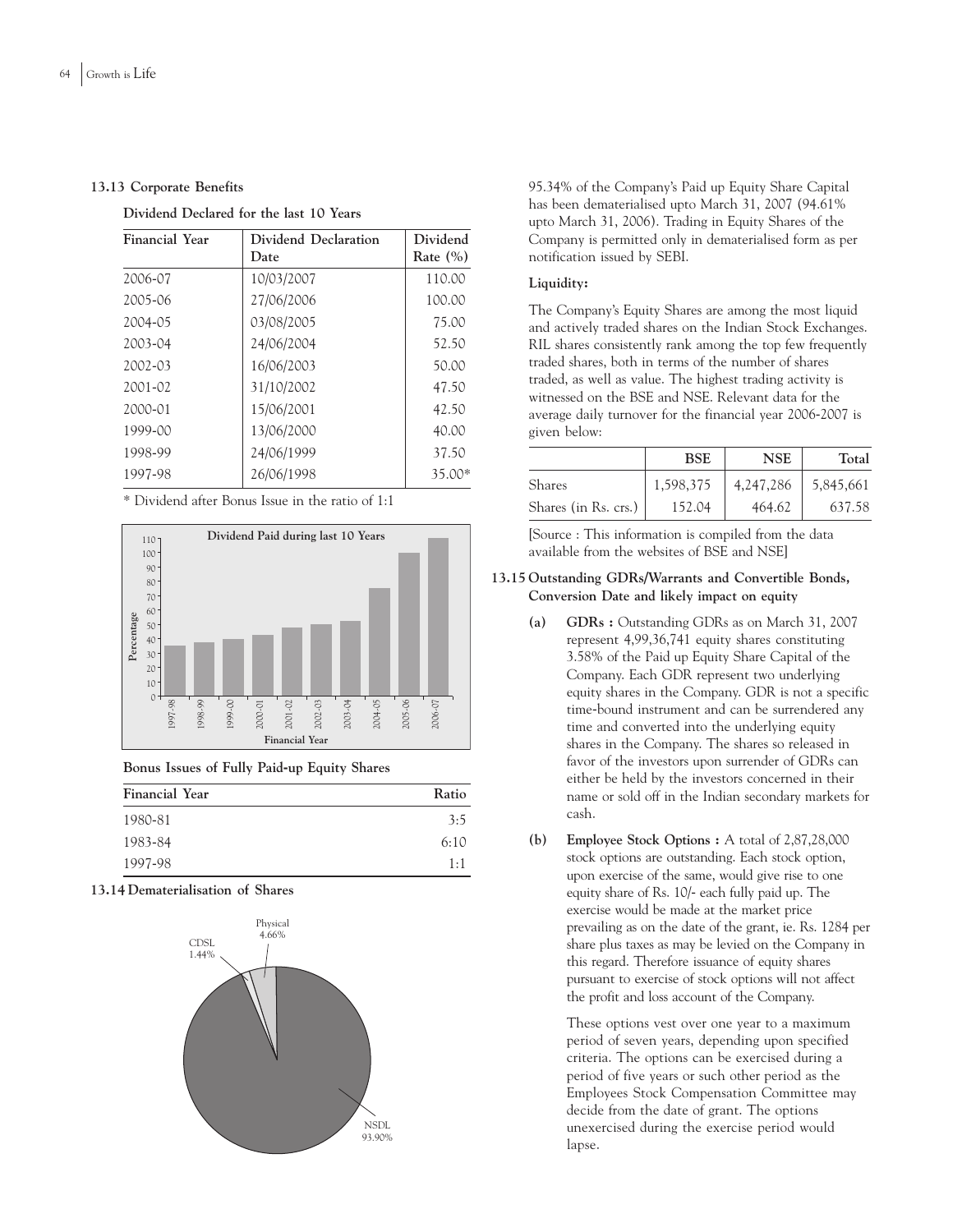

**(c) Convertible Warrants :** A total of 12,00,00,000 warrants allotted on preferential basis on April 12, 2007, to entities in the Promoter Group @ 1402/-, being the price calculated as per the specifications of the SEBI (Disclosure and Investor Protection) Guidelines, 2000, are outstanding. Such warrants are exercisable within a maximum period of 18 months from the date of allotment, into an equal number of fully paid-up equity shares of the Company.

### **13.16 Locations of Manufacturing Facilities**

### **Allahabad**

A/10-A/27, UPSIDC Industrial Area, Kailash Nagar, Karchana, P. O. T.S.L., Dist. Allahabad - 211 010 Uttar Pradesh, India

## **Barabanki** Dewa Road, Somaiya Nagar, Barabanki - 225 123

Uttar Pradesh, India **Baulpur**

Baulpur, District Dhenkanal Orissa - 759 031, India

**Gandhar** P. O. Dahej, Bharuch - 392 130, Gujarat, India

## **Hazira**

Village Mora, Bhatha P.O. Surat-Hazira Road Surat – 394 510, Gujarat, India.

## **Hoshiarpur**

Dharmshala Road, V.P.O. Chohal, District Hoshiarpur, Punjab - 146 014, India

## **Jamnagar**

Village Motikhavdi, P.O. Digvijay Gram, Dist. Jamnagar – 361 140 Gujarat, India.

## **Kurkumbh**

D-1, M.I.D.C. Kurkumbh Taluka Daund Dist. Pune – 413 801 Maharashtra, India

## **Naroda**

103/106, Naroda Industrial Estate Naroda, Ahmedabad – 382 320 Gujarat, India.

## **Nagpur**

Village Dahali Mouda Ramtek Road, Tehsil Mouda - 441104 District Nagpur, Maharashtra, India

### **Nagothane**

P. O. Petrochemicals Township, Nagothane Raigad - 402 125, Maharashtra, India

### **Patalganga**

B-4, Industrial Area, Patalganga Off Bombay-Pune Road Near Panvel, Dist. Raigad – 410 207 Maharashtra, India.

### **Silvassa**

342, Kharadpada, Near Silvassa Union Territory of Dadra & Nagar Haveli - 396 235, India

**Vadodara** P. O. Petrochemicals Vadodara - 391 346, Gujarat, India

### **13.17 Address for Correspondence**

### **(i) Investor Correspondence**

For transfer / dematerilisation of shares, payment of dividend on shares, interest and redemption of debentures and any other query relating to the shares and debentures of the Company.

## **For Shares held in Physical form**

Karvy Computershare Private Limited 46, Avenue 4, Street No. 1 Banjara Hills Hyderabad – 500 034 E-Mail: rilinvestor@karvy.com

## **For Shares/Debentures held in Demat form**

To the investors' Depository Participant(s) and/or Karvy Computershare Private Limited.

## **(ii) Any query on Annual Report**

Shri S. Sudhakar Vice President–Corporate Secretarial Reliance Industries Limited 3rd Floor, Maker Chambers IV 222, Nariman Point Mumbai 400 021 Email:investor\_relations@ril.com

## **13.18 Transfer of unpaid/unclaimed amounts to Investor Education and Protection Fund**

During the year under review, the Company has credited Rs. 21.08 crore to the Investor Education and Protection Fund (IEPF) pursuant to Section 205C of the Companies Act, 1956 read with the Investor Education and Protection Fund (Awareness and Protection of Investors) Rules, 2001. Details of the aforesaid transfer are as under :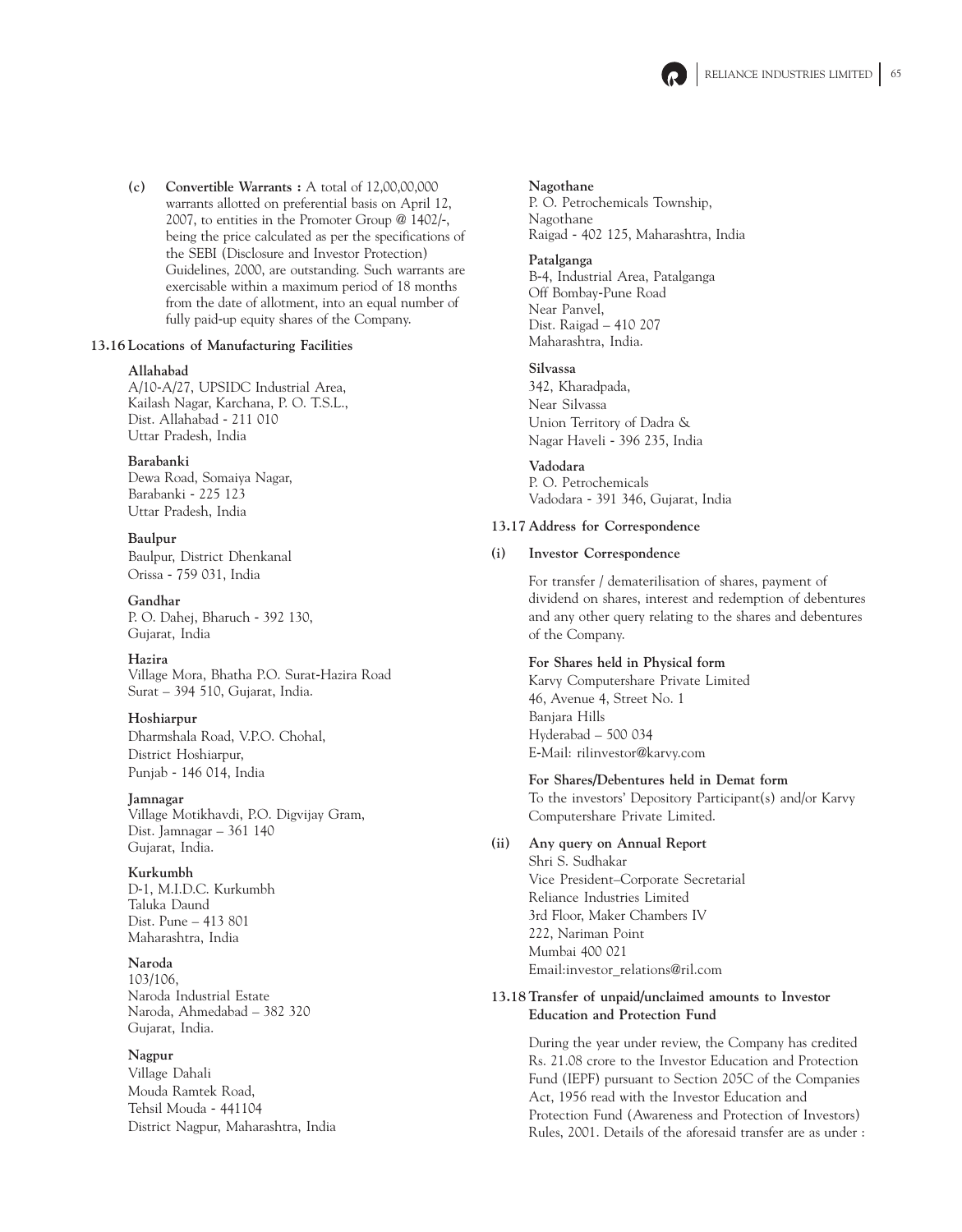| Type of Transfer                                             | Amount transferred<br>(Rs. in crore) |
|--------------------------------------------------------------|--------------------------------------|
| Dividend                                                     | 3.45                                 |
| Interest on Debentures                                       | 0.11                                 |
| Redemption of Debentures                                     | 17.52                                |
| Total amount transferred during the year                     | 21.08*                               |
| Cumulative amount transferred to<br>IEPF upto March 31, 2007 | 65.35                                |
| IPDP 1                                                       | 1.1<br>$T_{\rm D}$ $\cap$            |

\* includes amounts transfered to IEPF by the erstwhile IPCL

## **14 Compliance Certificate of the Auditors**

Certificate from the Auditors of the Company, M/s. Chaturvedi & Shah, M/s. Deloitte Haskins & Sells and M/s. Rajendra & Co., confirming compliance with the conditions of Corporate Governance as stipulated under Clause 49, is annexed to the Directors' Report forming part of the Annual Report.

This Certificate has also been forwarded to the Stock Exchanges where the securities of the Company are listed.

### **15. Adoption of Mandatory and Non-Mandatory Requirements of Clause 49**

The Company has complied with all the mandatory requirements of Clause 49. In addition, the Company complies with the following Non-mandatory requirements stipulated under Clause 49.

### **Remuneration Committee:**

The Company has constituted Remuneration Committee to recommend / review remuneration of the Managing Director and Wholetime Directors based on their performance and defined assessment criteria.

### **Communication to shareholders:**

Half yearly Reports covering financial results are sent to Members at their registered addresses.

## **Audit Qualification:**

The Company is in the regime of unqualified financial statements.

## **Training of Board Members:**

As part of ongoing knowledge sharing and updation, an Executive Brief of relevant statutory changes and landmark judicial pronouncements encompassing important laws such as the Company Law, SEBI Law, FEMA, Laws re. NBFCs, Income-tax Law etc. is circulated to all the Directors of the Company, every quarter.

Board members meet periodically senior managerial personnel and discuss about the areas of business interest of the Company. This process enhances the effectiveness of the Board in discharging its supervisory functions.

The Board is continuously empowered with the latest developments in the Company's businesses and external environment affecting the industry as a whole. Presentations are made to the Board on global business environment, all business areas of the Company including business opportunities, business strategy and the risks involved.

### **Mechanism for evaluating non-executive Board Members:**

The Company is developing a suitable process for assessing the effectiveness of the Board and the Committees.

## **Whistle Blower policy:**

The Company has a whistle blower mechanism wherein the employees are free to report violations of laws, rules, regulations or unethical conduct to their immediate supervisor or such other person as may be notified by the management to the workgroups. Such reports received will be reviewed by the Corporate Governance and Stakeholders Interface Committee from time to time. The confidentiality of those reporting violations shall be maintained and they shall not be subjected to any discriminatory practices.

## **16. CEO and CFO Certification**

The Chairman and Managing Director and the Chief Financial Officer of the Company give certification on financial reporting and internal controls to the Board in terms of Clause 49.

## **17. Secretarial Audit Report**

The Company has voluntarily appointed Dr. K.R. Chandratre, Practicing Company Secretary, to conduct Secretarial Audit of the Company for the financial year ended March 31, 2007, who has submitted his report confirming the compliance with all the applicable provisions of various corporate laws. The Secretarial Audit Report is annexed.

## **18. Capital Integrity Audit**

The Audit Report, confirming that the total issued capital of the Company is in agreement with the total number of shares in physical form and the total number of dematerialised shares held with National Securities Depository Limited and Central Depository Services (India) Limited, is placed before the Board on a quarterly basis. A copy of the Audit Report is submitted to the Stock Exchanges in India where the securities of the Company are listed.

### **19. Fee to Statutory Auditors**

The fee paid to the Statutory Auditors for the year was Rs. 8.77 crore (previous year Rs. 7.41 crore), including Rs. 3.20 crore (previous year Rs. 3.20 crore) as fees paid for certification in finance & tax matters.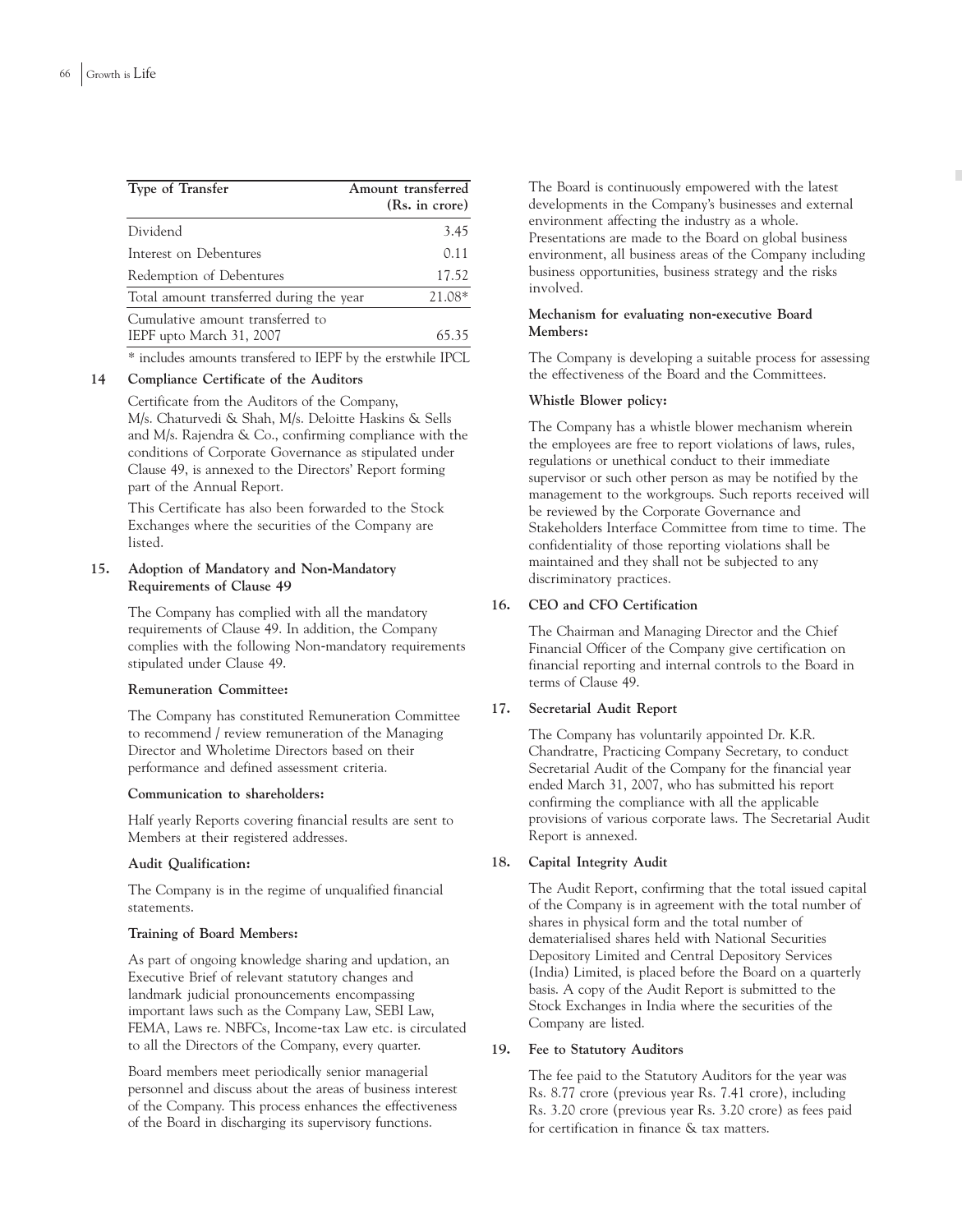

# Secretarial Audit Report

The Board of Directors Reliance Industries Limited Maker Chambers IV Nariman Point Mumbai 400 021

I have examined the registers, records and documents of Reliance Industries Limited ("the Company") for the financial year ended on March 31, 2007 maintained under the provisions of -

- The Companies Act, 1956 and the Rules made under that Act;
- The Depositories Act, 1996 and the Regulations and the Bye-laws framed under the Act;
- The following Regulations and Guidelines prescribed under the Securities and Exchange Board of India Act, 1992 ('SEBI Act')–
	- o The Securities and Exchange Board of India (Substantial Acquisition of Shares and Takeovers) Regulations, 1997 The Securities and Exchange Board of India (Prohibition of Insider Trading) Regulations, 1992; and
	- o The Securities and Exchange Board of India (Disclosure and Investor Protection) Guidelines, 2000
	- o The Securities and Exchange Board of India (Employee Stock Options Scheme and Employee Stock Purchase Scheme) Guidelines, 1999
- The Securities Contracts (Regulation) Act, 1956 ('SCRA') and the Rules made under that Act;
- The Listing Agreement with Bombay Stock Exchange Limited and National Stock Exchange of India Limited and Luxembourg Stock Exchange.
- 1. I report that, based on my examination and verification of the records produced to me and according to the information and explanations given to me by the Company, the Company has, in my opinion, complied with the provisions of the Companies Act, 1956 ("the Act") and the Rules made under the Act and Memorandum and Articles of Association of the Company, inter alia with regard to:
	- (a) maintenance of various statutory registers and documents and making necessary entries therein;
	- (b) closure of Register of Members/Debenture Holders;
	- (c) forms, returns, documents and resolutions required to be filed with the Registrar of Companies;
	- (d) service of documents by the Company on its Members, and Registrar of Companies.
	- (e) Notice of Board meetings and Committee meetings of Directors;
	- (f) the meetings of Directors and Committees of Directors including passing of resolutions by circulation;
- (g) the  $32<sup>nd</sup>$  annual general meeting held on June 27, 2006;
- (h) the consent of the members obtained by way of special resolution passed through postal ballot in terms of Section 192A of the Companies Act, 1956 read with the provisions of the Companies (Passing of the Resolution by Postal Ballot) Rules, 2001;
- (i) approval of the shareholders, secured creditors (including debentureholders) and unsecured creditors in their respective court convened meetings held on April 21, 2007 in terms of the Hon'ble Bombay High Court Order under Sections 391-394 of the Companies Act, 1956 read with the Companies (Court) Rules, in relation to amalgamation of Indian Petrochemicals Corporation Limited with the Company;
- (j) minutes of proceedings of General Meetings and of Board and other meetings;
- (k) approvals of shareholders, the Board of Directors, the Committee of Directors and government authorities, wherever required;
- (l) constitution of the Board of Directors and appointment, retirement and re-appointment of Directors;
- (m) appointment and remuneration of Directors including the Managing Director and Wholetime Directors;
- (n) appointment and remuneration of Auditors and Cost Auditors;
- (o) transfers and transmissions of the Company's shares and debentures and issue and delivery of original and duplicate certificates of shares and debentures;
- (p) declaration and payment of dividends including interim dividend and redemption of debentures ;
- (q) form of balance sheet as prescribed under Part I of Schedule VI to the Act and requirements as to Profit & Loss Account as per Part II of the said Schedule;
- (r) transfer of certain amounts as required under the Act to the Investor Education and Protection Fund;
- (s) borrowings and registration, modification and satisfaction of charges;
- (t) investment of the Company's funds including inter corporate loans and investments;
- (u) contracts, common seal, registered office and publication of name of the Company; and
- (v) generally, all other applicable provisions of the Act and the Rules made under that Act;
- 2. I further report that:
	- (a) the Company's Directors have complied with the requirements as to disclosure of interests and concerns in contracts and arrangements, shareholdings /